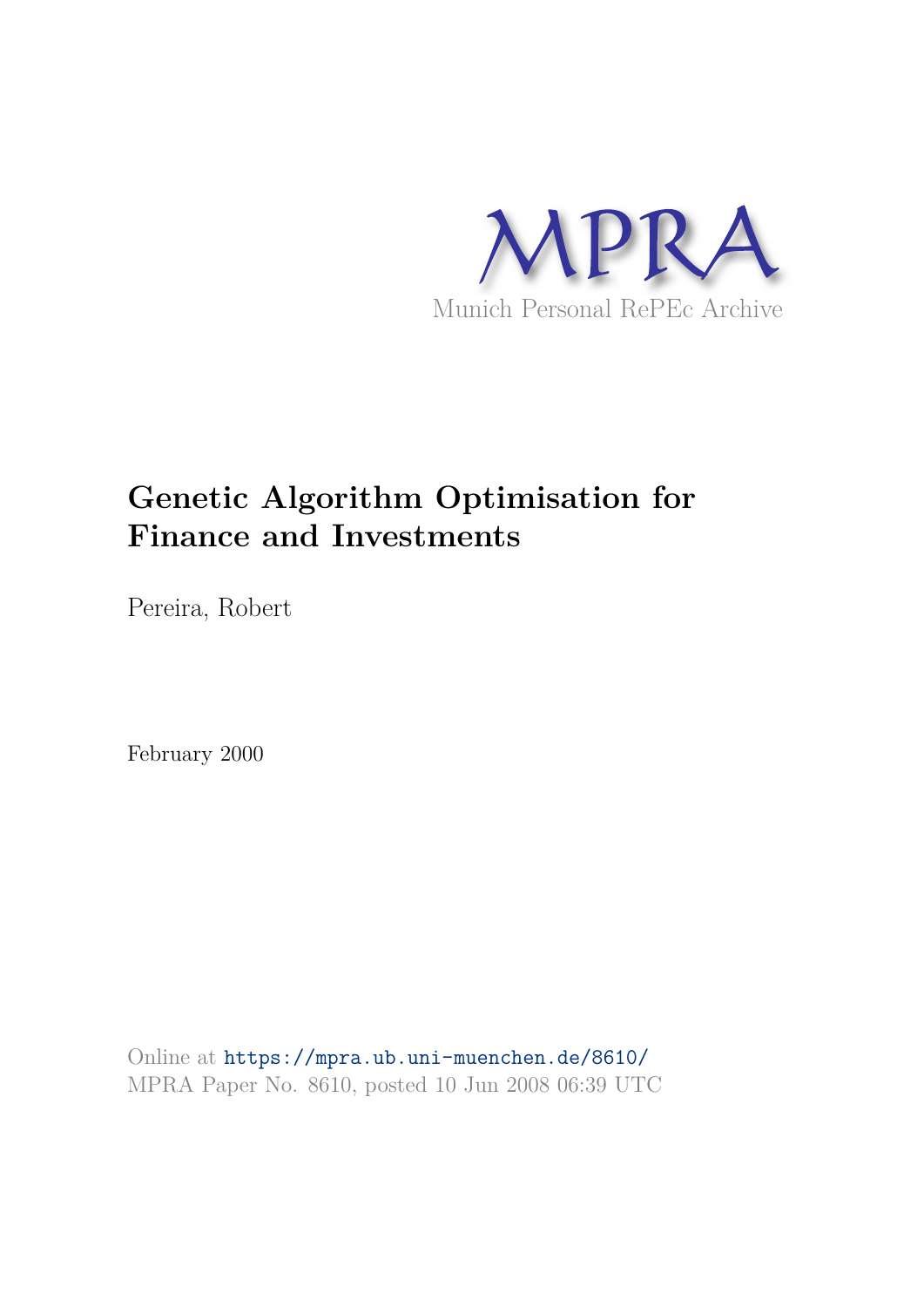

### **School of Business**

**Genetic Algorithm Optimisation for Finance and Investment**

# **DISCUSSION PAPERS**

**Robert Pereira**

 **Series A**

 **00.02 February 2000**

The copyright associated with this Discussion Paper resides with the author(s)

Opinions expressed in this Discussion Paper are those of the author(s), not necessarily those of the School, its Departments or the University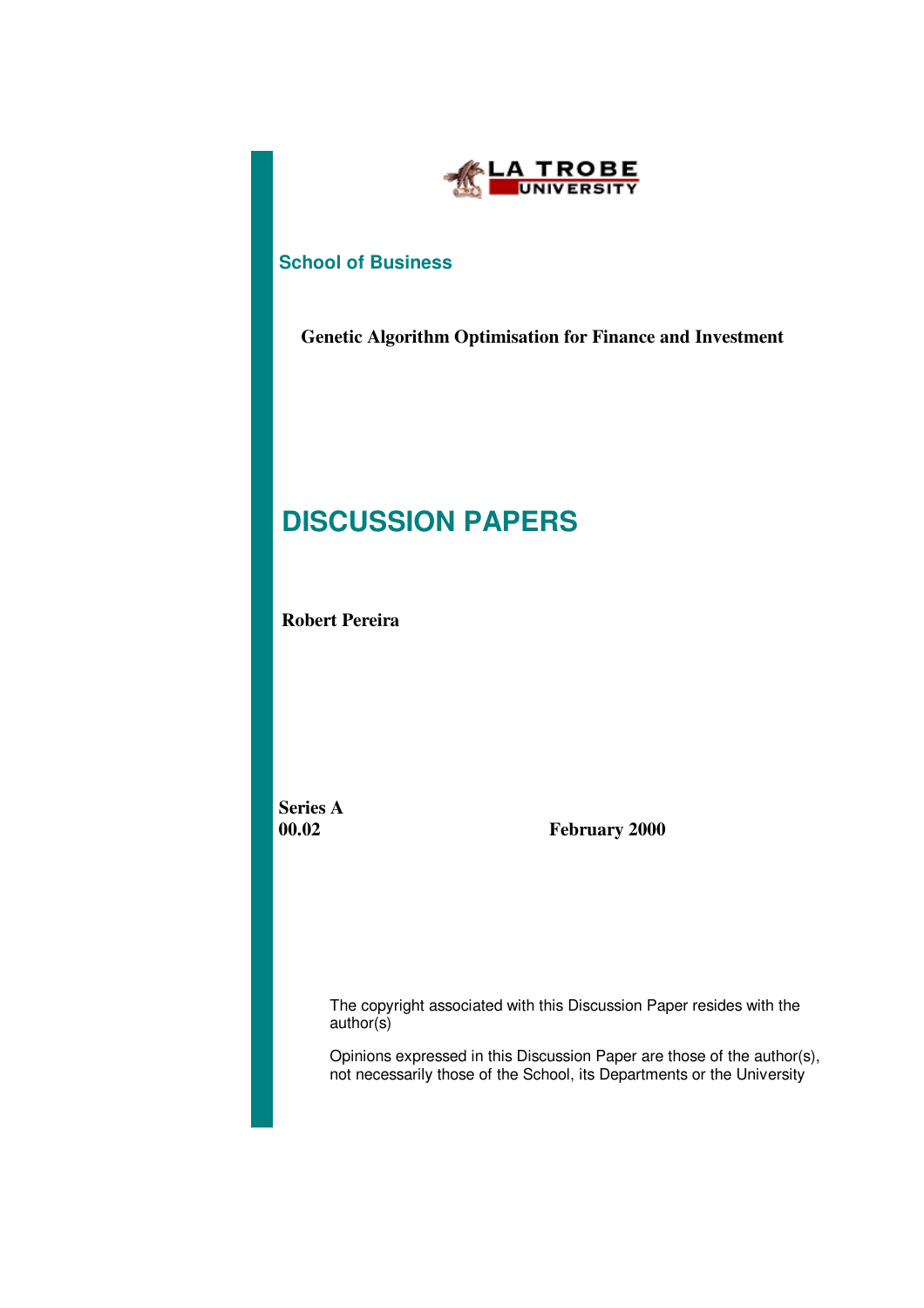# Genetic Algorithm Optimisation for Finance and Investment

Robert Pereira Department of Economics and Finance La Trobe University Bundoora, Victoria, Australia, 3083 phone: (613) 9479 2318 fax: (613) 9479 1654 r.pereira@latrobe.edu.au

February 2000

#### Abstract

This paper provides an introduction to the use of genetic algorithms for financial optimisation. The aim is to give the reader a basic understanding of the computational aspects of these algorithms and how they can be applied to decision making in finance and investment. Genetic algorithms are especially suitable for complex problems charactised by large solution spaces, multiple optima, nondifferentiability of the objective function, and other irregular features. The mechanics of constructing and using a genetic algorithm for optimisation are illustrated through a simple example.

### 1 Introduction

Artificial intelligence, and in particular machine-based learning techniques, have become very popular in the last decade due to significant advances in information technology. Until recently, these techniques were considered too intensive computationally and thus were neither popular nor practical. Machine-based learning techniques, such as genetic algorithms and neural networks, have been applied to numerous areas in finance and investment;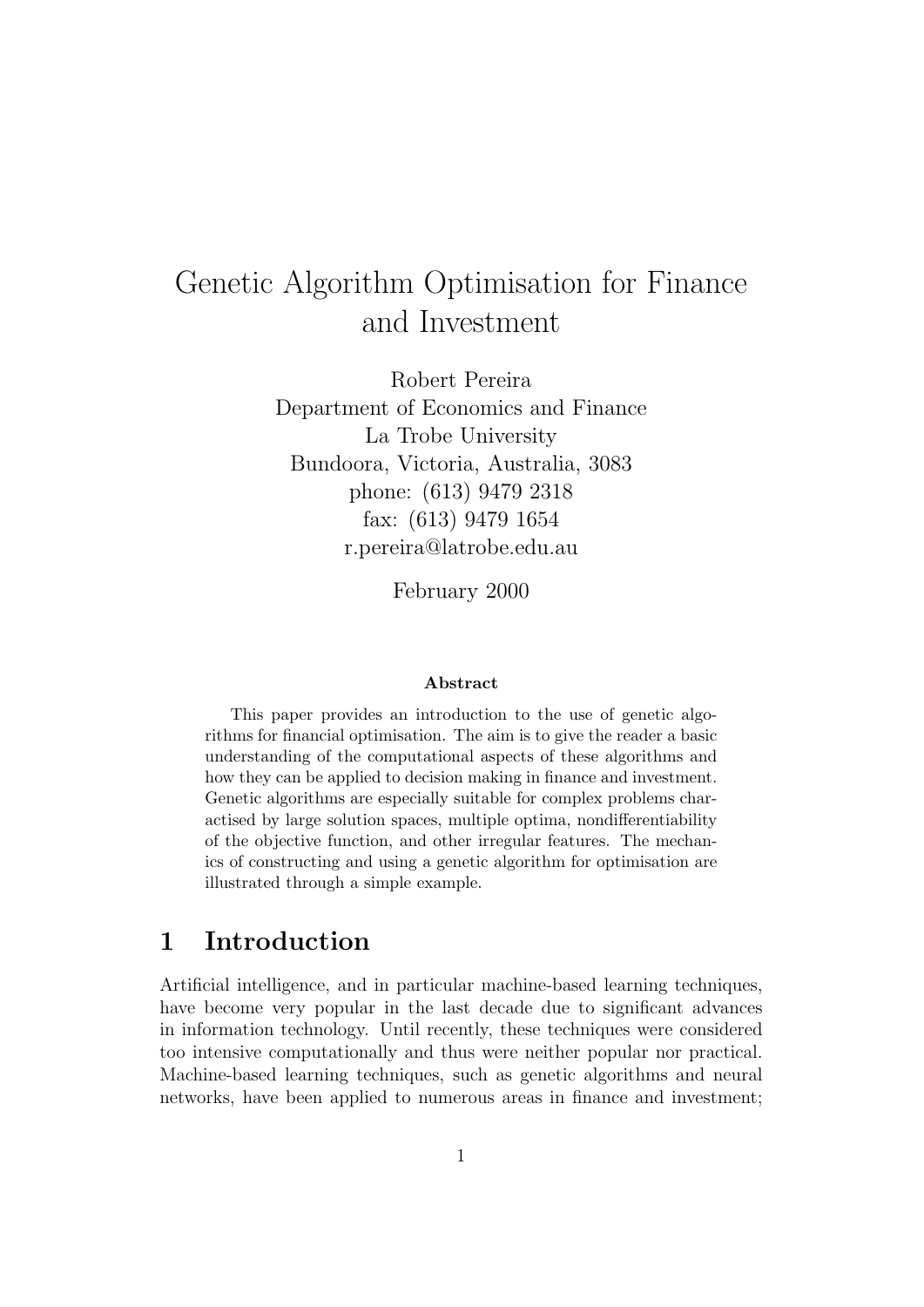see Trippi and Turbin (1996), Deboeck (1994), and Weigend, Abu-Mostafa and Refenes (1997).

Computers are considered important in developing trading strategies, financial analysis and portfolio optimisation because humans have limited cognitive ability and can be inconsistent in decision making; see Kahneman and Tversky (1982). By using computers, numerous alternative trading strategies, financial scenarios or portfolios can be developed and quickly appraised. However, Bauer and Liepens (1992) argue that given a seemingly limitless number of different combinations, even computers are severely limited in terms of an exhaustive search. Genetic algorithms provide one method for the rapid evaluation of real-time financial and investment possibilities, which is important in today's fast paced and dynamic financial environment.

Genetic algorithms, developed by Holland (1975), are a class of adaptive search and optimisation techniques.<sup>1</sup> These algorithms are extremely efficient at searching large solution spaces. Furthermore, Dorsey and Mayer (1995) have shown that a genetic algorithm is a robust or effective method for optimisation of complex problems characterised by multiple optima, nondifferentiability, and other irregular features. Unlike other optimisation techniques, such as gradient-based methods which solve for the optimal value using an analytical approach, genetic algorithms use an iterative numerical approach.

Genetic algorithms are a form of artificial intelligence, which is based on the idea of simulating human-like decision making ability using a computer. Artificial intelligence techniques can be grouped succinctly into the three broad areas of advanced programming techniques, decision support and expert systems, and machine-based learning techniques as shown in Figure 1. Genetic algorithms belong to the class of evolutionary algorithms, which attempt to solve difficult problems by evolving an initial set of potential solutions into better solutions through an iterative process. This is achieved through a process referred to as natural selection or survival of the fittest, which is based on Charles Darwin's theory of evolution.

#### [Insert Figure 1.]

Both evolutionary algorithms and neural networks are machine-based learning techniques, where the latter attempt to learn patterns or relationships usually from large samples of data. These techniques can be employed to develop and optimise trading rules, forecast financial asset returns, or construct optimal portfolios. Since a large part of the literature consists of neural

 ${}^{1}$ A good introduction to genetic algorithms is given by Mitchell (1996). For a more detailed description of the mathematical operations, the programming and applications of genetic algorithms, refer to Goldberg (1989).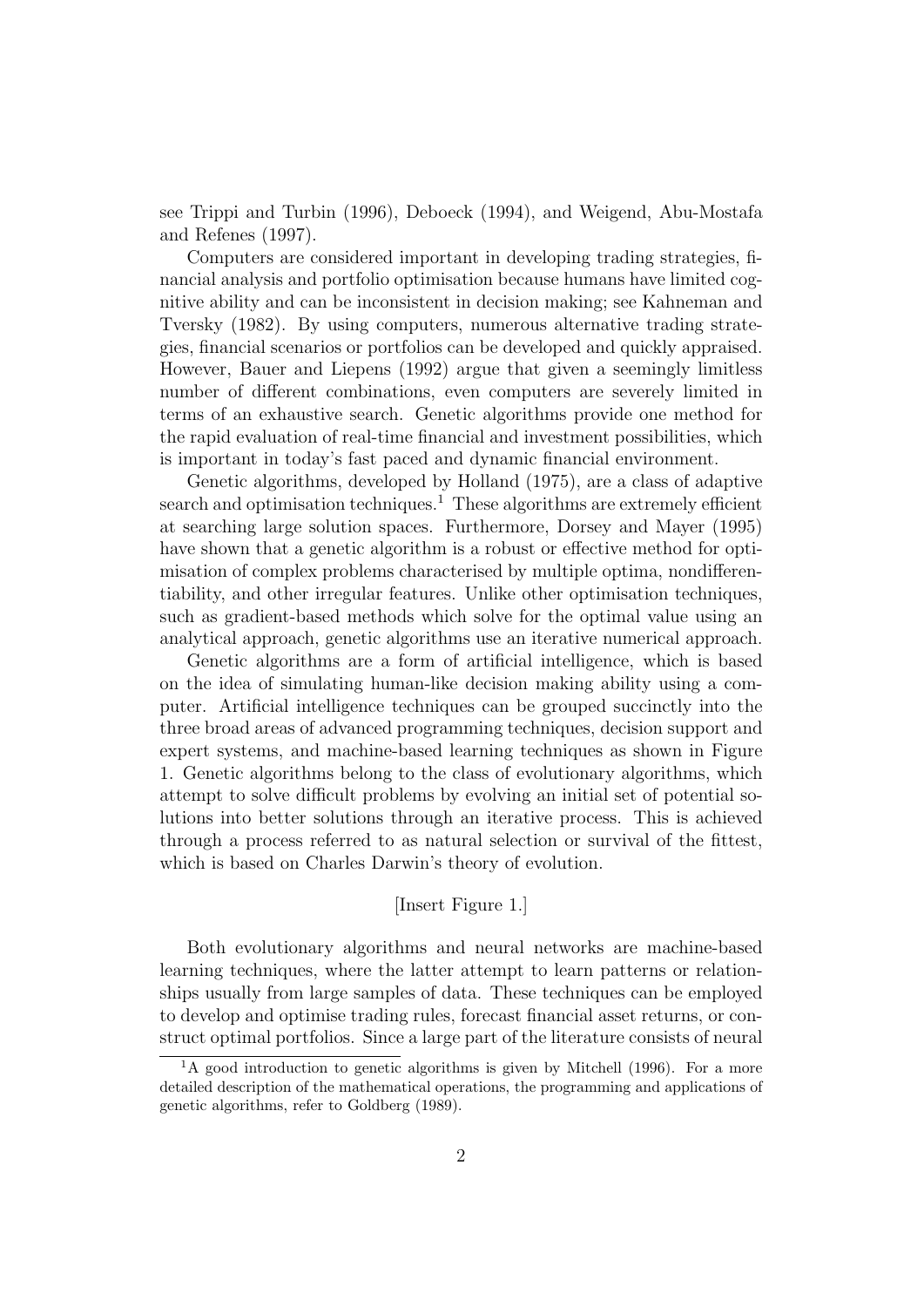network applications, this paper will focus exclusively on genetic algorithms and their role in financial optimisation.

This paper is organised as follows. Section 2 describes the mathematical structure and operations involved in using a genetic algorithm. Section 3 considers a simple example to illustrate the procedure involved in deriving a solution for a simple optimisation problem using a genetic algorithm. The advantages and disadvantages of this technique in relation to other optimisation methods are given in Section 4. Section 5 outlines previous studies which have applied genetic algorithms to finance and investment. Finally, Section 6 provides a summary of the paper.

# 2 Mathematical structure and operations

Typically, any genetic algorithm used for the purpose of optimisation consists of the following features:

- 1. binary representation,
- 2. objective function,
- 3. genetic operations (selection, crossover and mutation).

#### 2.1 Binary representation

In order to solve an optimisation problem using a genetic algorithm, potential solutions or candidates are usually represented by vectors consisting of binary digits or bits.<sup>2</sup> In general, the binary representation of an individual candidate is given by

$$
\mathbf{x} = [x_1, x_2, x_3, ..., x_b]
$$
 (1)

where the value of each of the b elements is either a zero or one. This representation is based on the binary number system. Thus a particular candidate with a binary representation  $x_i$  has a corresponding decimal equivalent value given by

<sup>2</sup>Although the common approach is to use binary digits, some genetic algorithms represent candidates using real numbers. Thus, vectors consist of elements given by real numbers values instead of zeros and ones. This approach is employed in certain problems where there are a large number of different parameters.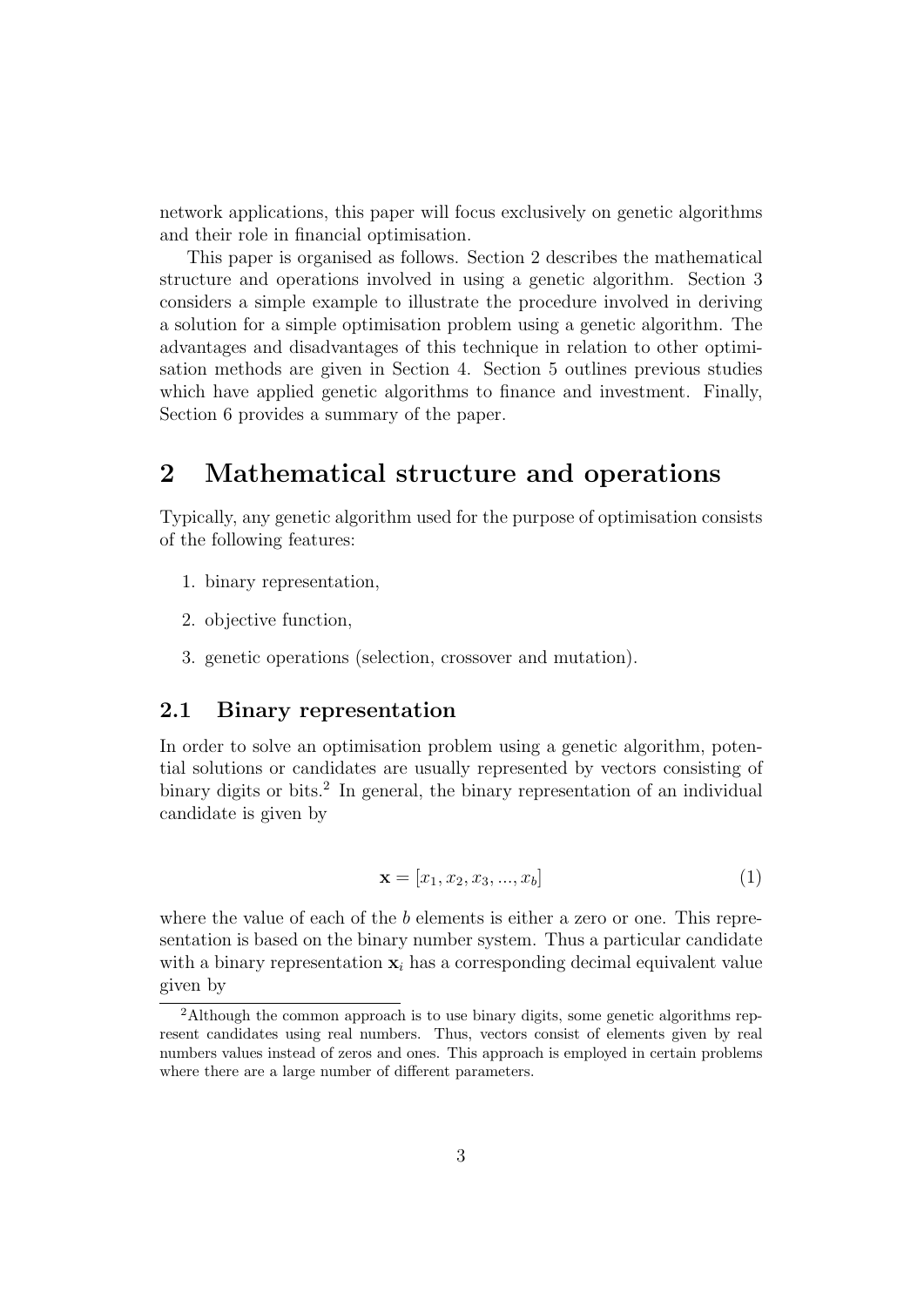$$
y_i = \sum_{j=1}^{b} (2^{n-j}) x_j
$$
 (2)

where the elements  $x_j$  of vector  $x_i$  are the different values of the binary representation with a value of either zero or one.<sup>3</sup> For example, a candidate with a binary representation given by

$$
\mathbf{x}_i = \begin{bmatrix} 0 & 1 & 0 & 0 & 1 \end{bmatrix}
$$

has a decimal equivalent value given by

$$
y_i = (2^4 \times 0) + (2^3 \times 1) + (2^2 \times 0) + (2^1 \times 0) + (2^0 \times 1) = 8 + 1 = 9
$$

which is equal to a corresponding decimal value of nine.

#### 2.2 Objective function

Ultimately the goal of a genetic algorithm is to find a solution to a complex optimisation problem, which is optimal or near-optimal, quickly and at lowest cost. This property is important for short-term trading, for example arbitrage or market making operations. In these cases, obtaining a near-optimal solution relatively quickly is more important than obtaining the optimal solution at the cost of a significantly greater amount of time. In order to do this a genetic algorithm searches for better performing candidates, where performance can be measured in terms of an objective function.

The objective function used in a genetic algorithm can be expressed as

$$
z = F(\mathbf{y}, \mathbf{W})\tag{3}
$$

where the vector **y** consists of decimal equivalent values, each with a corresponding binary representation given by  $x$ , and  $W$  is a set of other parameters or variables which are not directly of interest. In terms of financial market problems, the objective function could be represented by profit.

<sup>&</sup>lt;sup>3</sup>These vectors or binary representations can be thought of as analogous to the chromosomes in living organisms, where the zeros and ones correspond to the genes in the chromosomes. Just as chromosomes determine the characteristics of living organisms, the binary representations can be decoded to reveal particular solution candidates.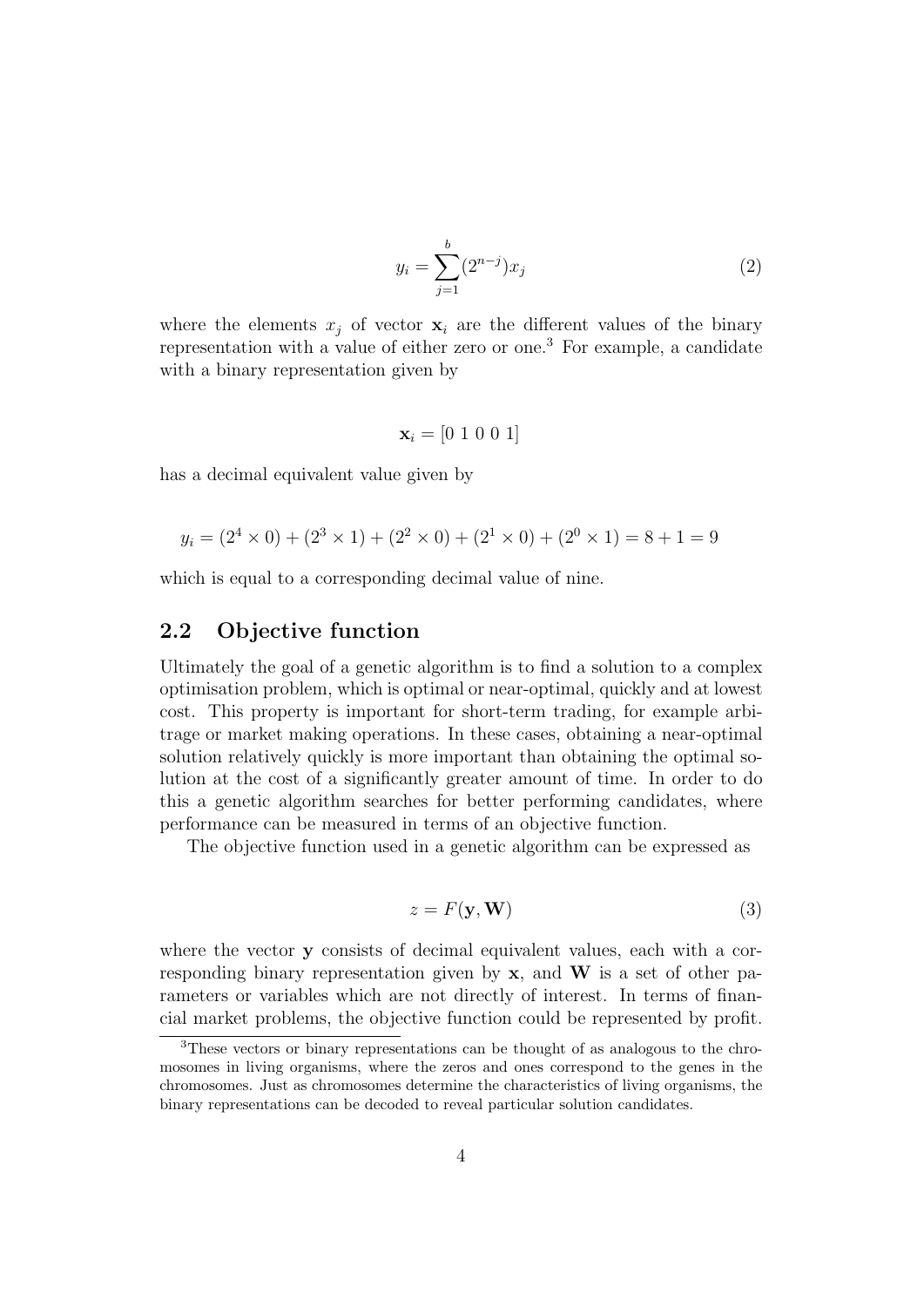Specifically, the objective could be to maximise trading profits by choosing the appropriate parameter values for a particular trading rule given a sample of financial market data. Another financial problem, could involve optimal portfolio selection, where the objective is to choose the proportion of financial assets to hold in a portfolio such that risk is minimised given the constraint of achieving a specified level of return.

Each candidate's performance can be assessed using the objective function given by Equation 3. For example the decimal equivalent value of a particular candidate given by  $y_i$  has a performance value of  $F(y_i)$ . The objective function is extremely important in guiding the genetic algorithm in its search for the optimal solution; this is discussed further in Section 4.

#### 2.3 Genetic operations

The search process employed by a genetic algorithm is driven by three important operations:

- 1. selection,
- 2. crossover,
- 3. mutation.

It is through these genetic or biological operations that an initial population of randomly generated candidates to a problem is evolved through successive iterations, referred to as generations, into a final population consisting of the optimal or a near-optimal solution.<sup>4</sup> These operations can be thought of as an effective procedure for updating the candidates' solution values from one iteration to the next. The search procedure which ensues is highly effective because of these operations.

#### 2.3.1 Selection

Selection determines which solution candidates are allowed to participate in crossover and undergo possible mutation; these terms are defined below in this section. There are a number of different types of selection methods; see either Goldberg (1989) or Mitchell (1996). The original method developed by Holland (1975) involves selecting candidates according to a probability distribution. The probability of a particular candidate being chosen is determined

<sup>4</sup>The term population actually refers to a sample of the entire population of possible solutions. However the term population is adopted because it is the commonly used term in the literature.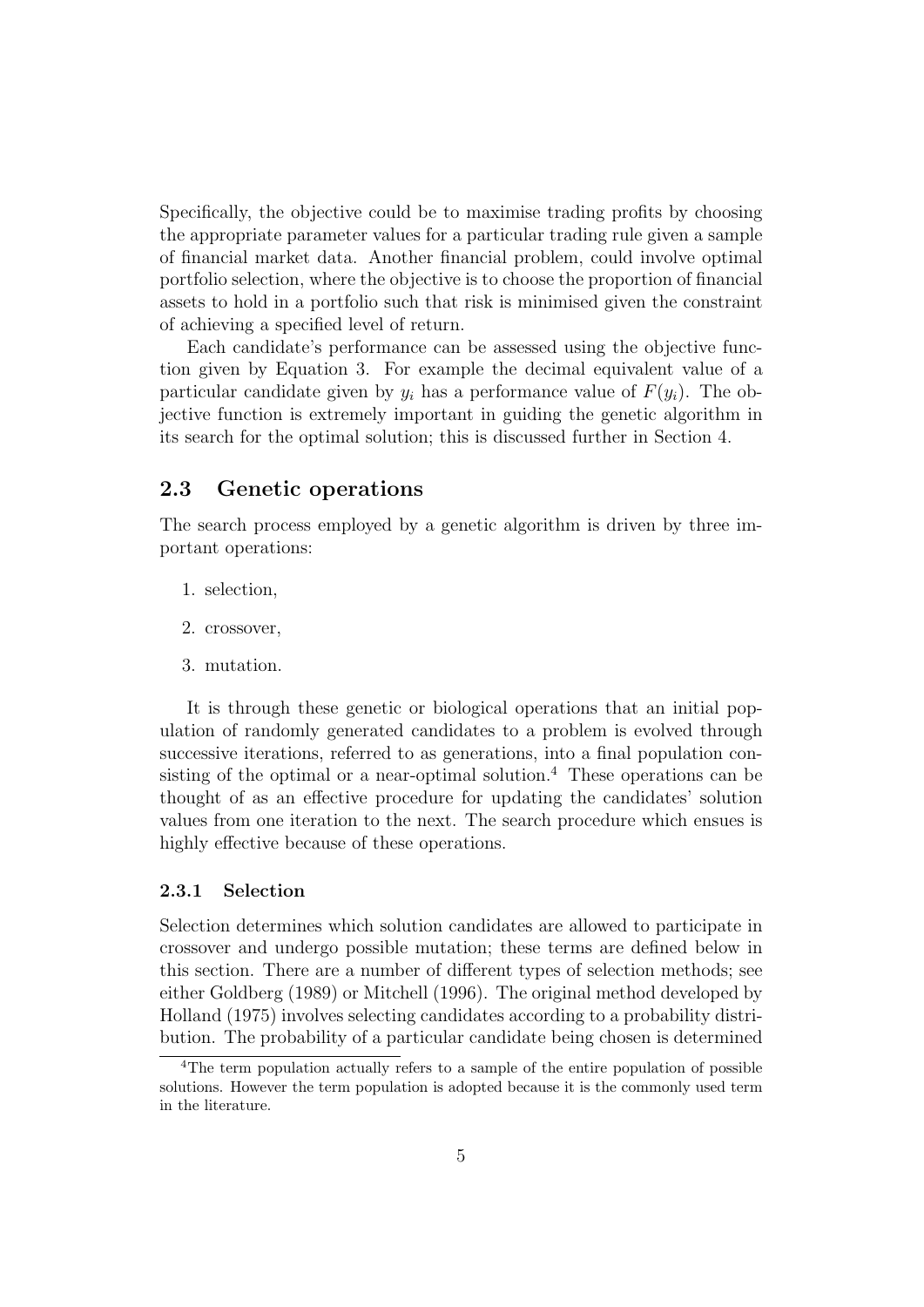by its performance relative to the entire population. Thus the distribution is skewed towards the better performing candidates, giving them a greater chance of being selected. This method known as roulette wheel selection, is not ideal in relatively small populations, since there could be a disproportionately large number of poorly performing candidates chosen for selection due to the random nature by which candidates are selected; see Mitchell (1996). Alternative methods can be employed to overcome this problem.

One of these alternatives is the tournament selection method. This involves selecting two or more candidates at a time and then choosing the better performing candidate from the pair or group. For example, in a twoparty tournament selection, two candidates will be chosen at random from the population. These two candidates are compared and the candidate with the greater performance is selected. This method captures the reasoning behind the theory of survival of the fittest, since two candidates participate in a live-or-die tournament, where only the fitter candidate lives while the other dies.

Another approach is the genitor selection method, which is a rankingbased procedure developed by Whitley (1989). This approach involves ranking all individuals according to performance and then replacing the poorly performing individuals by copies of the better performing individuals.

#### 2.3.2 Crossover

Promising candidates, as represented by relatively better performing solutions, are combined through a process of binary recombination referred to as crossover. This ensures that the search process is not random but rather that it is consciously directed into promising regions of the solution space. As with selection there are a number of variations, however single point crossover is the most commonly used version. Other versions of crossover include multiple crossover points.

Single point crossover involves a number of steps. First, candidates from the restricted population, consisting of the candidates that have managed to survive the selection process, are randomly paired. Whether or not crossover occurs is determined stochastically according to a pre-specified probability of crossover. Next a partitioning or break point is randomly selected at a particular position in the binary representation of each candidate. This break point is used to partition the two vectors, separating each vector into two subvectors. The two sub-vectors to the right of the break point are exchanged between the two vectors. The vectors are then unpartitioned, yielding two new candidates.

To demonstrate this procedure, assume that two candidates, represented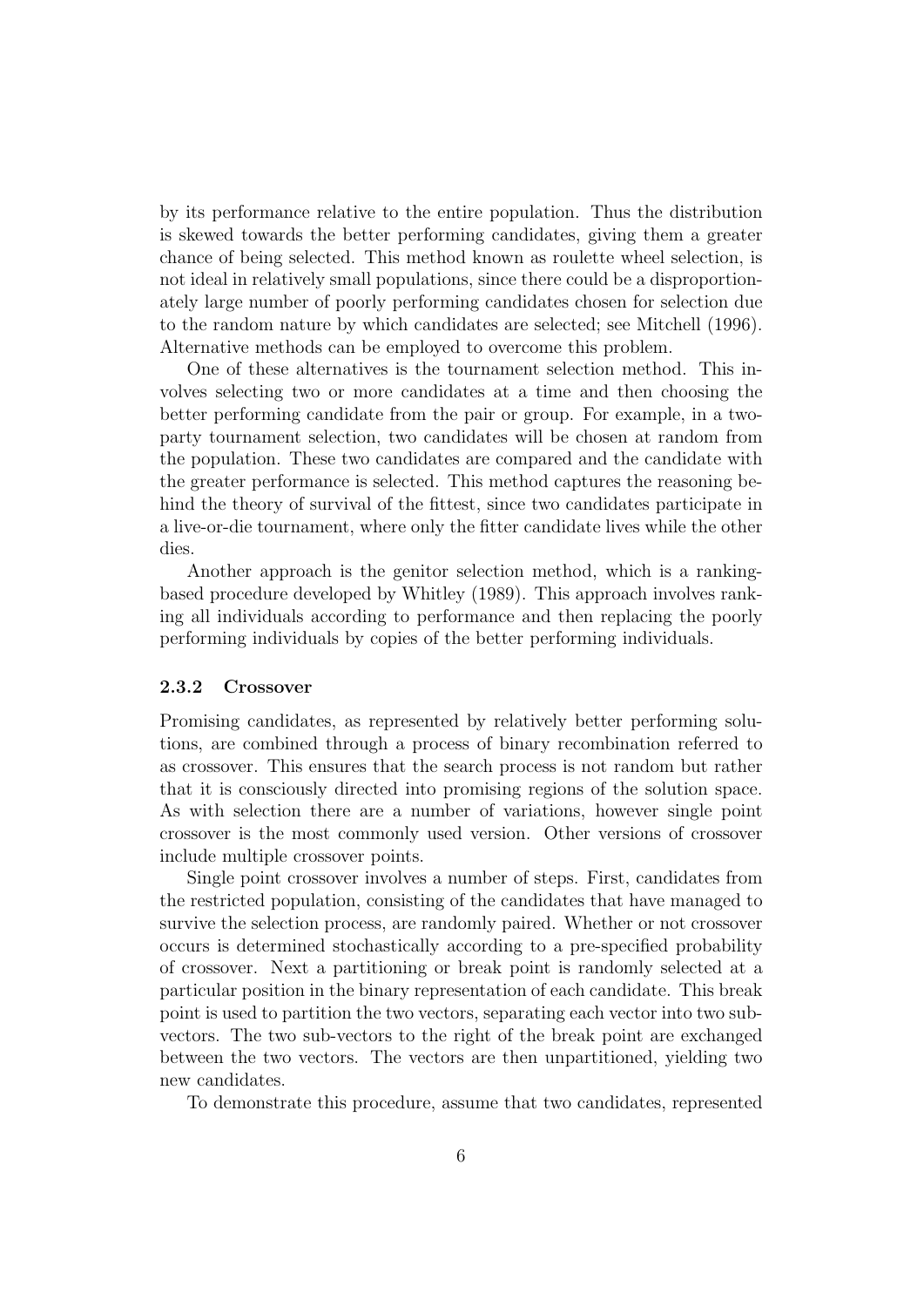by the vectors

$$
\mathbf{x}_1 = [1 \ 0 \ 1 \ 0 \ 0] \n\mathbf{x}_2 = [0 \ 1 \ 0 \ 1 \ 0]
$$

are randomly paired from the restricted population and have been selected for crossover. Assume that the break point is randomly chosen to be between the second and third elements of each vector. The two partitioned vectors can be represented in terms of their sub-vectors

$$
\begin{aligned}\n[\mathbf{x}_{11}\mathbf{x}_{12}] &= \begin{bmatrix}\n1 & 0 & \vdots & 1 & 0 & 0\n\end{bmatrix} \\
[\mathbf{x}_{21}\mathbf{x}_{22}] &= \begin{bmatrix}\n0 & 1 & \vdots & 0 & 1 & 0\n\end{bmatrix}\n\end{aligned}
$$

respectively. Given that crossover occurs, sub-vector  $x_{12}$  from vector  $x_1$  is switched with sub-vector  $\mathbf{x}_{22}$  from vector  $\mathbf{x}_2$  resulting in the vectors

$$
\begin{aligned}\n[\mathbf{x}_{11}\mathbf{x}_{22}] &= \begin{bmatrix}\n1 & 0 & \vdots & 0 & 1 & 0\n\end{bmatrix} \\
[\mathbf{x}_{21}\mathbf{x}_{12}] &= \begin{bmatrix}\n0 & 1 & \vdots & 1 & 0 & 0\n\end{bmatrix}\n\end{aligned}
$$

Finally both vectors are unpartitioned yielding two new binary representations

$$
\mathbf{x}'_1 = [1 \ 0 \ 0 \ 1 \ 0] \n\mathbf{x}'_2 = [0 \ 1 \ 1 \ 0 \ 0]
$$

#### 2.3.3 Mutation

New genetic material can be introduced into the population through mutation. This increases the diversity in the population and unlike crossover, randomly redirects the search procedure into new areas of the solution space which may or may not be beneficial. This action underpins the genetic algorithm's ability to find novel or inconspicuous solutions and to avoid getting anchored at local sub-optimal solutions.

Mutation occurs by randomly selecting a particular element in a particular vector. If the element is a one it is mutated or switched to zero.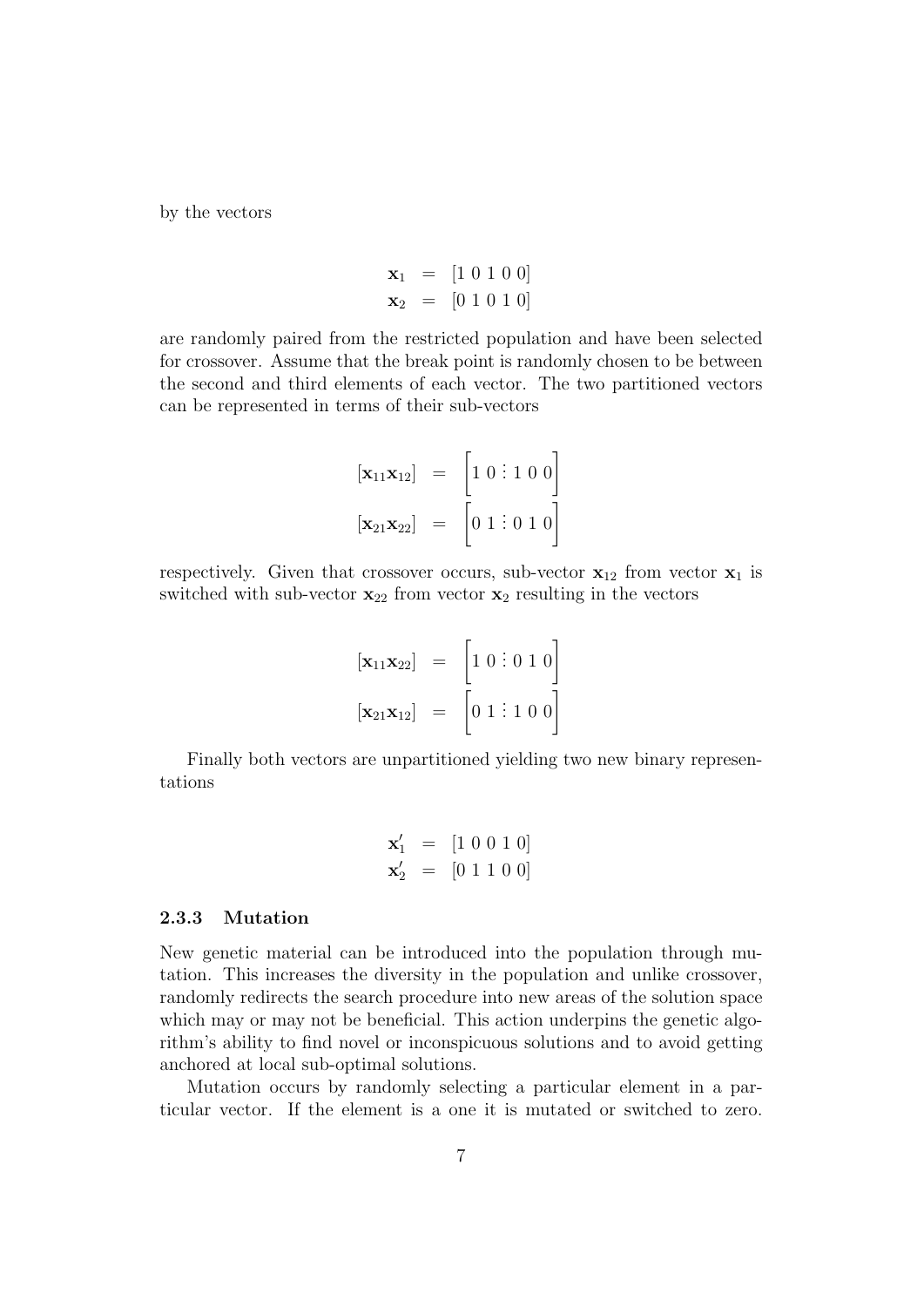Table 1: The steps involved in one trial of a genetic algorithm

| <b>Step</b> | Action                                                                 |
|-------------|------------------------------------------------------------------------|
| 1.          | Determine the appropriate binary representations.                      |
| 2.          | Create an initial population of candidates randomly.                   |
| 3.          | Calculate the performance of each candidate in the initial population. |
| 4.          | Perform selection to determine the restricted population.              |
| 5.          | Apply crossover to the restricted population.                          |
| 6.          | Apply mutation to the restricted population.                           |
| 7.          | Calculate the performance of the candidates in the new generation.     |
| 8.          | Return to Step 3 unless a termination criterion is satisfied.          |

Otherwise, if it is a zero it is mutated to a one. This occurs with a very low probability in order not to unduly disturb the search process.

To illustrate mutation, assume that no other elements are selected for mutation except for the third element in vector

$$
\mathbf{x}_3 = [1 \ 0 \ 0 \ 1 \ 0]
$$

then mutation would alter the binary representation of this vector

$$
\mathbf{x}'_3 = [1 \ 0 \ 1 \ 1 \ 0].
$$

#### 2.4 Procedure

The steps involved in implementing one run or trial of a genetic algorithm are outlined in Table 1. The first step, referred to as problem representation, involves representing potential solutions to the problem as vectors consisting of binary digits, as discussed above in Section 2.1. Once this is determined, an initial population of candidates is randomly created by using a random number generator. A  $p \times b$  matrix of random numbers are generated representing  $p$  candidates, each consisting of  $b$  elements. The resulting value of each element is rounded to the nearest integer. Since the values of each element are random numbers, a real number from the interval 0 to 1 inclusive, each element becomes either a zero or a one. Then in the following step, the performance of each candidate is evaluated using the objective function given by Equation 3.

The next few steps involve the application of the operations which were discussed above in Section 2.3. First, the operation of selection determines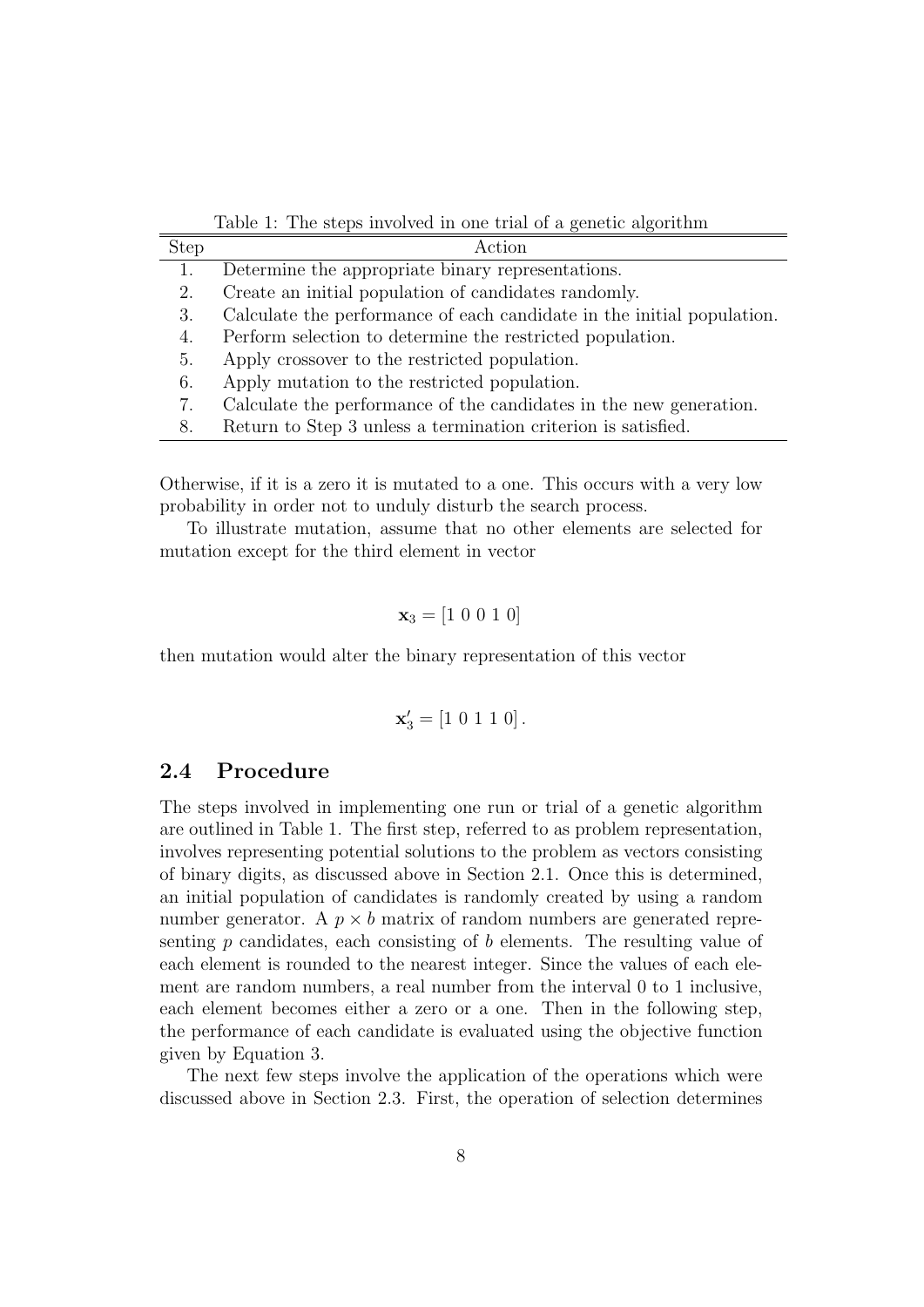which of the candidates from the initial population should be chosen to participate in the operations of crossover and mutation. These two operations are then applied to the candidates in this current restricted population, recombining and randomly changing the elements of the vectors, leading to the creation of a generation of new candidates. Next, the performance of the candidates from this new generation is assessed using the objective function.

The final step in the genetic algorithm involves the verification of a welldefined termination criterion. This termination criterion is usually satisfied if either the population converges to a unique solution or a maximum number of predefined generations is reached. A maximum number of generations may be specified in order to prevent the algorithm from continuing indefinitely, which can occur with certain types of problems. If this criterion is not satisfied, the genetic algorithm returns to the selection, crossover and mutation operations to develop further generations until this criterion is met, at which time the process of creating new generations is terminated.

### 3 A simple example

To highlight the salient features of a genetic algorithm, a simple optimisation problem of determining the optimal value  $(y^*)$  for the profit function

$$
\Pi(y) = 24y - y^2 + 70\tag{4}
$$

is illustrated. The optimal solution is given by  $y^* = 12$ , with a corresponding optimal profit of  $\Pi(y^*) = 214$ . Obviously such a simple problem would in practice be solved using basic calculus methods instead of using a computationally burdensome genetic algorithm. However, in a certain class of problems which are difficult to solve, a genetic algorithm might be the most effective and efficient technique. Discussion of these types of problems is postponed until Sections 4 and 5. Thus the example demonstrated in this section does not represent a realistic application of a genetic algorithm and is therefore only expository.

#### 3.1 Binary representation

As discussed above in Section 2.1, it is necessary to develop a binary representation for each solution candidate to this optimisation problem. The length of the vectors used for binary representation must be capable of representing a specified range of values. For this particular problem, vectors are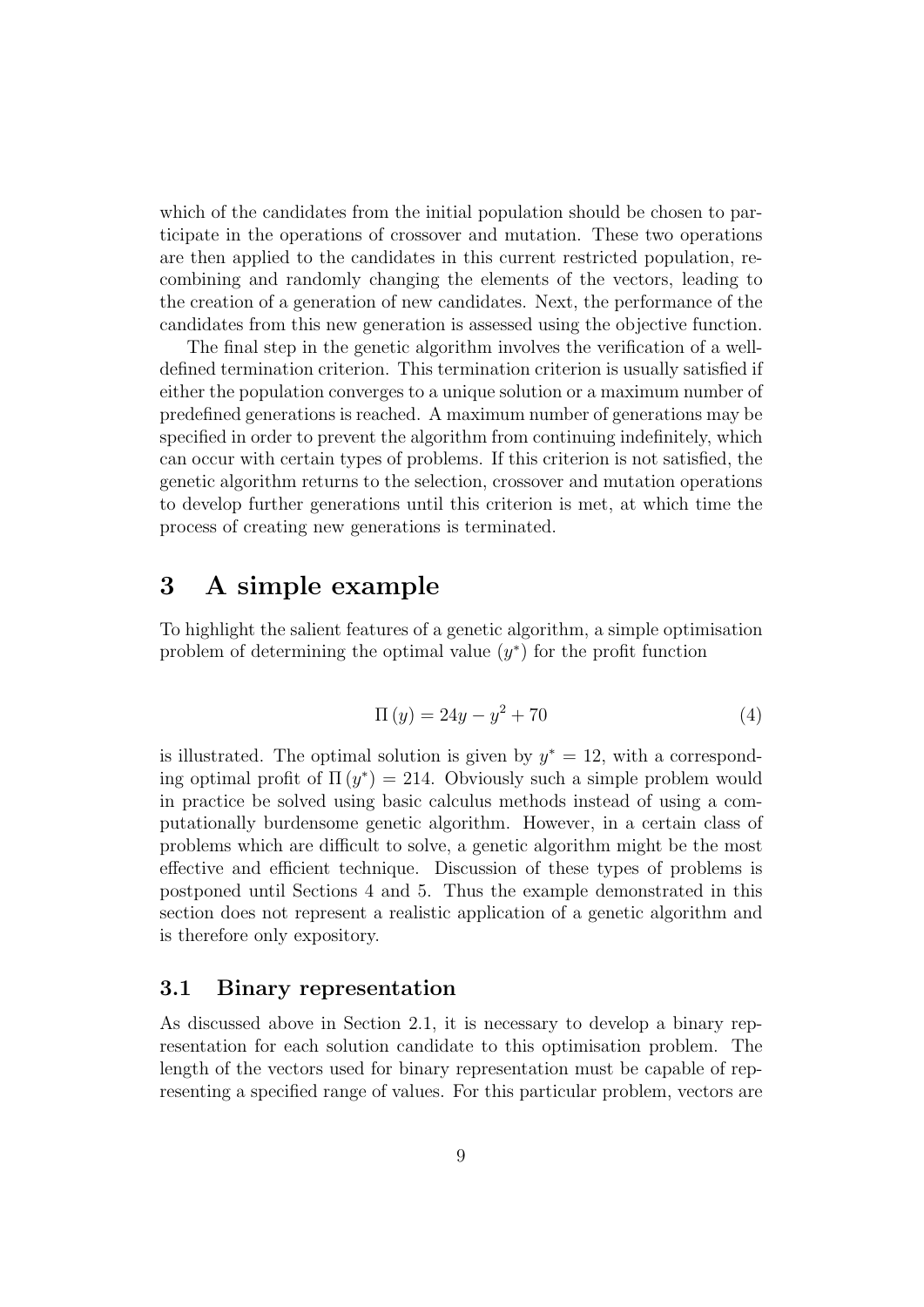restricted to five elements. In practice this involves careful consideration of the appropriate range of values.

#### 3.2 Creation of the initial population

An initial population of solution candidates is created randomly. This is achieved by using a random number generator to determine whether each element in each binary representation, given by Equation 1, is either a zero or a one; as described above in Section 2.4. Suppose that the following vectors are realizations from the randomly created initial population:

> $\mathbf{x}_1 = [1 \ 0 \ 1 \ 0 \ 0]$  $\mathbf{x}_2 = [0 \ 1 \ 0 \ 1 \ 0]$  $\mathbf{x}_3 = [1 \ 0 \ 0 \ 1 \ 1]$  $\mathbf{x}_4 = [0 \ 0 \ 0 \ 0 \ 1]$  $\mathbf{x}_5 = [1 \ 1 \ 1 \ 0 \ 1]$

The initial population or generation  $G_0$  can be expressed using matrix notation as

$$
G_0 = \left(\begin{array}{c} \mathbf{x}_1 \\ \mathbf{x}_2 \\ \mathbf{x}_3 \\ \mathbf{x}_4 \\ \mathbf{x}_5 \end{array}\right) = \left(\begin{array}{cccc} 1 & 0 & 1 & 0 & 0 \\ 0 & 1 & 0 & 1 & 0 \\ 1 & 0 & 0 & 1 & 1 \\ 0 & 0 & 0 & 0 & 1 \\ 1 & 1 & 1 & 0 & 1 \end{array}\right)
$$

Using Equation 2, the equivalent decimal values for each binary representation are:  $y_1 = 20$ ,  $y_2 = 10$ ,  $y_3 = 19$ ,  $y_4 = 1$ , and  $y_5 = 29$ .

#### 3.3 Calculation of performance for each candidate

The performance of each candidate can be calculated by evaluating the objective function, which in this problem is the profit function given by Equation 4, where y represents a candidate's decimal equivalent value. The performance for each of the candidates is given in Table 2.

#### 3.4 Selection

Next, candidates are selected to participate in crossover and mutation. For the purpose of simplicity a basic ranking based selection procedure is illustrated. All the candidates are ranked and then the worst performing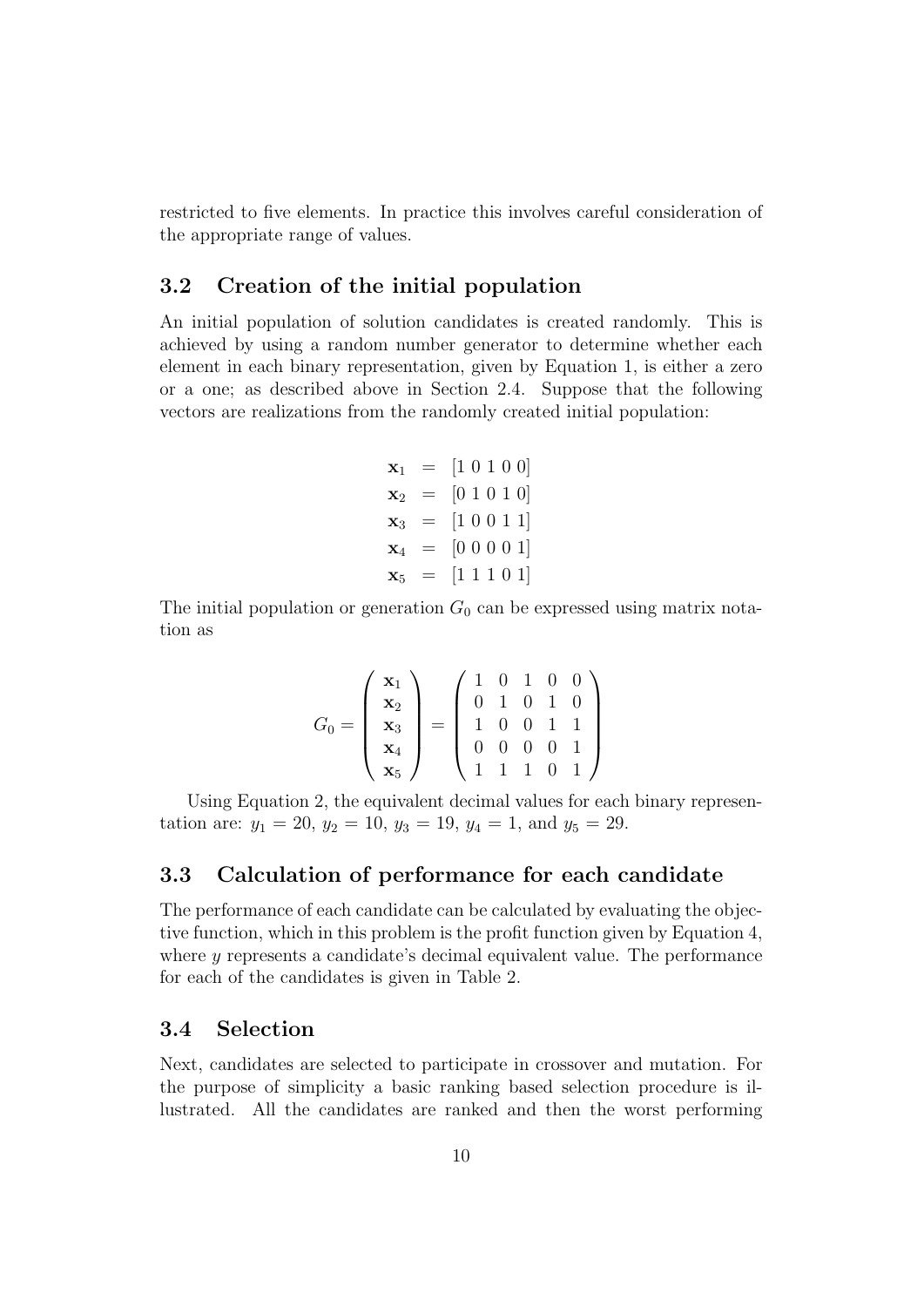|                                                                  |            | Binary representation Decimal value Performance measure |
|------------------------------------------------------------------|------------|---------------------------------------------------------|
| $\mathbf{x}_1 = \begin{bmatrix} 1 & 0 & 1 & 0 & 0 \end{bmatrix}$ | $y_1 = 20$ | 150                                                     |
| $\mathbf{x}_2 = \begin{bmatrix} 0 & 1 & 0 & 1 & 0 \end{bmatrix}$ | $y_2 = 10$ | 210                                                     |
| $\mathbf{x}_3 = \begin{bmatrix} 1 & 0 & 0 & 1 & 1 \end{bmatrix}$ | $y_3 = 19$ | 165                                                     |
| $\mathbf{x}_4 = \begin{bmatrix} 0 & 0 & 0 & 0 & 1 \end{bmatrix}$ | $y_4=1$    | 93                                                      |
| $\mathbf{x}_5 = \begin{bmatrix} 1 & 1 & 1 & 0 & 1 \end{bmatrix}$ | $y_5 = 29$ | $-75$                                                   |

Table 2: Performance of the initial generation based on Equation 2.1

candidate is replaced by a copy of the best performing candidate. Given that vector  $x_5$  is the worst in terms of performance, it is replaced by a copy of vector  $x_2$ , which represents the best performing candidate. The current restricted population  $G'_0$  becomes

G ′ <sup>0</sup> = 1 0 1 0 0 0 1 0 1 0 1 0 0 1 1 0 0 0 0 1 0 1 0 1 0 

A second generation of candidates is created from this initial generation through crossover and mutation.

#### 3.5 Crossover

Crossover involves the construction of new candidates, which are formed from the recombination of the binary representations of two paired candidates chosen for crossover. Mathematically, this involves recombining the elements between two vectors. Assume that only vectors  $x_1$  and  $x_2$  are chosen for crossover and that the crossover point is between the second and third elements. The crossover operator produces two new vectors

$$
\mathbf{x}'_1 = [1 \ 0 \ 0 \ 1 \ 0] \n\mathbf{x}'_2 = [0 \ 1 \ 1 \ 0 \ 0].
$$

Details of this operation are illustrated above in Section 2.3.

#### 3.6 Mutation

Mutation is a process which randomly alters a candidate's binary representation resulting in a different binary structure. Assuming that no other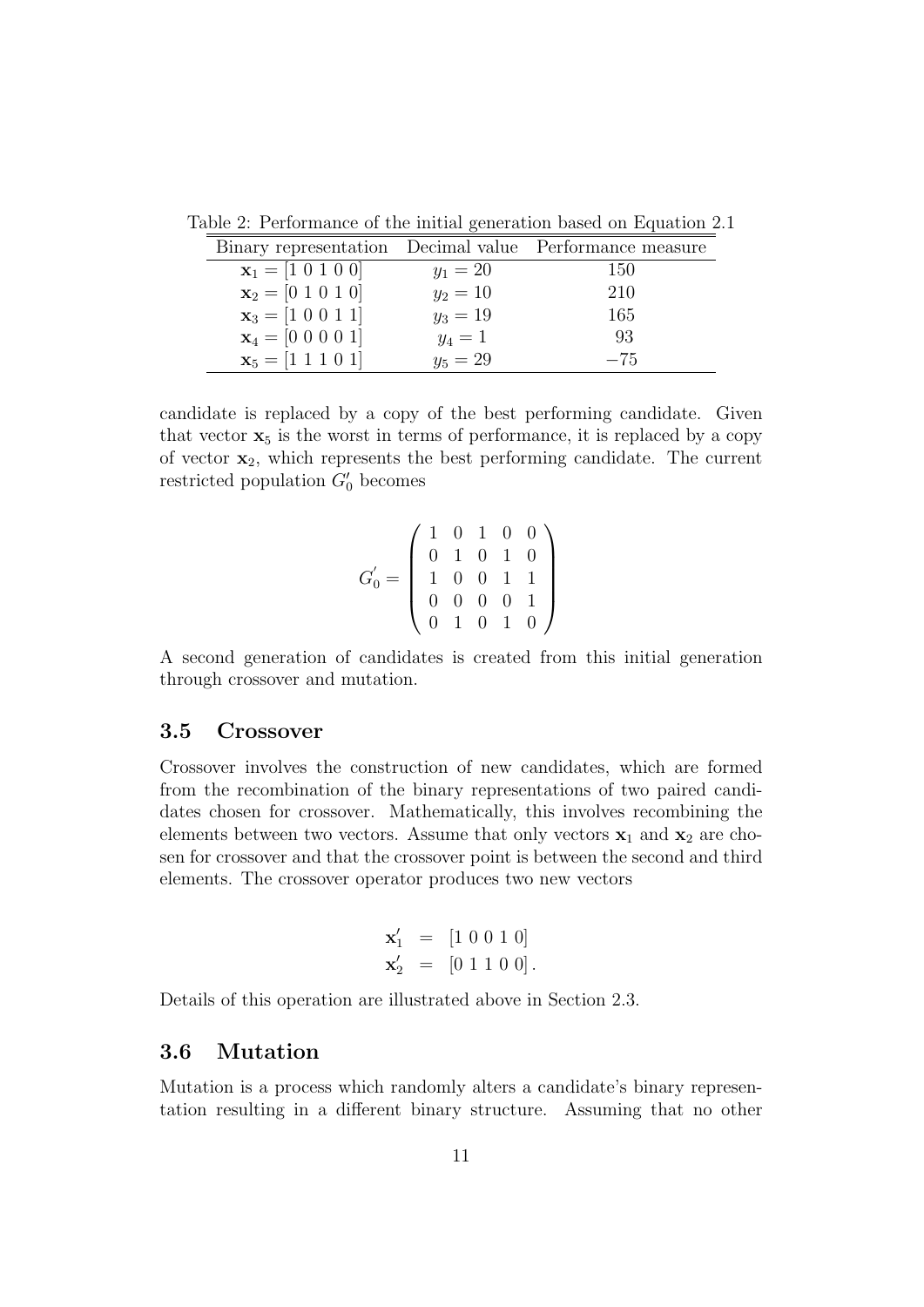| Binary representation Decimal value Performance measure          |            |     |
|------------------------------------------------------------------|------------|-----|
| $\mathbf{x}_1 = [1 \ 0 \ 0 \ 1 \ 0]$                             | $y_1 = 18$ | 178 |
| $\mathbf{x}_2 = \begin{bmatrix} 0 & 1 & 1 & 0 & 0 \end{bmatrix}$ | $y_2 = 12$ | 214 |
| $\mathbf{x}_3 = \begin{bmatrix} 1 & 0 & 0 & 1 & 1 \end{bmatrix}$ | $y_3 = 19$ | 165 |
| $\mathbf{x}_4 = \begin{bmatrix} 0 & 0 & 1 & 0 & 1 \end{bmatrix}$ | $y_4 = 5$  | 165 |
| $\mathbf{x}_5 = \begin{bmatrix} 0 & 1 & 0 & 1 & 0 \end{bmatrix}$ | $y_5 = 10$ | 210 |

Table 3: Performance of the new generation based on Equation 2.1

elements are selected for mutation except for the third element in vector  $\mathbf{x}_4$ . then mutation would change this vector into a new vector, illustrated as

$$
\mathbf{x}_4 = [0 \ 0 \ 0 \ 0 \ 1] \longrightarrow \mathbf{x}'_4 = [0 \ 0 \ 1 \ 0 \ 1]
$$

The outcome of both crossover and mutation is the formation of a new generation given by

$$
G_1 = \left(\begin{array}{cccc} 1 & 0 & 0 & 1 & 0 \\ 0 & 1 & 1 & 0 & 0 \\ 1 & 0 & 0 & 1 & 1 \\ 0 & 0 & 1 & 0 & 1 \\ 0 & 1 & 0 & 1 & 0 \end{array}\right)
$$

#### 3.7 Calculation of performance for each new candidate

The performance of the candidates from the new generation is again calculated using Equation 4. The resulting performance values are given in Table 3. As it turns out, the optimum value has been achieved, as represented by the second vector, since its performance measure is at the maximum value of 214. However in an optimisation problem with a much greater number of possible solutions represented by a larger solution space, realistically it would normally take many more generations to find the optimum, or at least a good solution.

#### 3.8 Verification of the termination criterion

In general, the iterative procedure will continue until the termination criterion is satisfied. Assuming that for this simple problem the criterion requires convergence of the population, it is necessary to continue this iterative procedure according to steps 4 to 7, until this condition is met.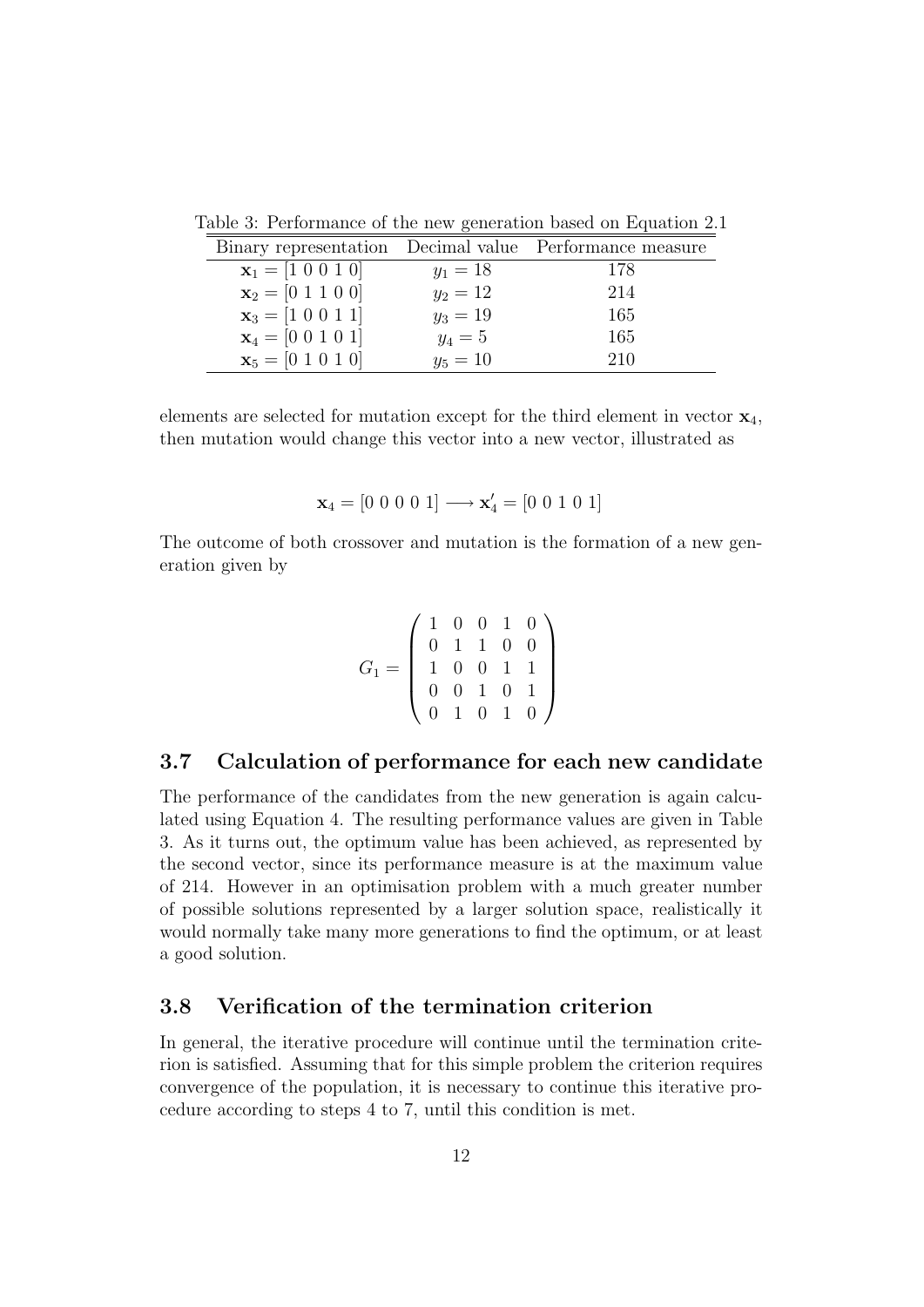## 4 Advantages and limitations

Traditionally, mathematical optimisation problems have been solved using analytical or indirect methods, which use analytical derivatives in order to find the optimum. Some of these methods include: Lagrange multipliers, Newtons methods, and quadratic programming. In contrast, direct methods use a numerical rather than an analytical approach to solve an optimisation problem. This involves calculating the value of the objective function  $F(y)$ , given by Equation 3, for a number of different solution values  $y_1, y_2, y_3,...,$  $y_n$ . By starting at some initial value(s), direct methods calculate successive values of the objective function for different values of  $y$ . The search proceeds in an iterative fashion employing a specific strategy to update the values of y. Direct methods include: exhaustive or sequential search, random search, simplex method, adaptive random search, simulated annealing and genetic algorithms.

The difference between the direct and indirect approaches can be better appreciated by reconsidering the profit maximisation problem given in Section 3. This problem can be expressed as

$$
M_{\stackrel{\circ}{y}}x \quad \Pi = 24y - y^2 + 70
$$

which involves finding the value of y that maximises profit  $\Pi$ . The indirect approach solves this problem by finding the first order condition

$$
\frac{d\Pi}{dy} = 24 - 2y = 0
$$

and then solving for y

$$
y^* = 12
$$

The direct approach employs an iterative procedure, which involves trying different values of y until there is no more improvement in the value of the objective function. Obviously this occurs at the value of  $y = 12$  in this problem. In general, the iterative procedure continues until some pre-specified level of precision  $\varepsilon$  is achieved; i.e.  $F(y_{k+1}) - F(y_k) < \varepsilon$ , where k is the iteration number.

In straight forward problems with no irregular features, indirect methods tend to be superior to direct methods, since they use the most efficient or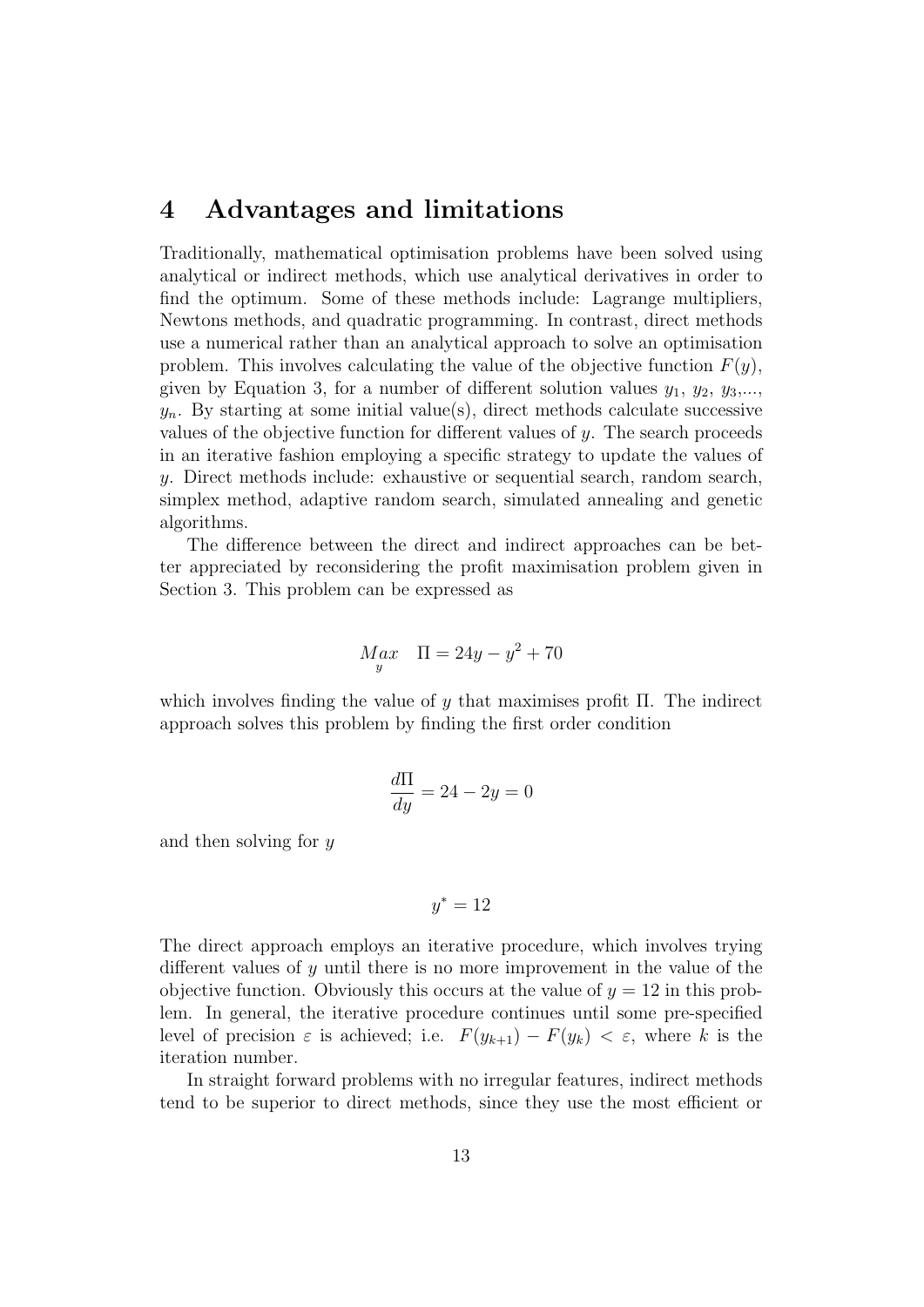quickest method to obtain a solution. However, in complex problems characterised by irregular features, such as multiple optima, nonlinearity, and discontinuities and nondifferentiability of the objective function, analytical methods are less effective or robust compared to direct methods. This is because indirect methods rely on the existence of derivatives, continuity and unimodality. Many problems in finance can be regarded as being complex. For example, in certain options pricing and constrained portfolio optimisation problems, there may be no closed-form solutions available and hence analytical methods cannot be used. Another example is the optimisation of trading rules and strategies employing measures of the objective function such as trading rule returns or risk which are typical characterised by multiple optima and nonlinearity.

Direct methods offer increased robustness relative to indirect methods in complex problems, but depending upon the method used can be extremely slow at finding a solution, especially when the solution space is very large. Although this is not as relevant as it was in the past, since computers are much more powerful today, it is still important to improve the efficiency of these direct methods. This is because a greater number of problems in finance are becoming increasingly complex. Furthermore, in certain activities in financial markets, such as short-term trading, the issue of how quickly a solution can be obtained is of great importance.

The least sophisticated direct methods are the exhaustive and random search methods. With exhaustive search the value of the objective function  $F(y)$  is calculated for a given range of different values  $y_1, y_2, y_3, ..., y_n$ . In the case of a maximisation problem, the search is then concentrated around the value which yields the highest value for the objective function. In the case of more than one variable or parameter being optimised a grid search procedure can be employed. The random search method extends the search by updating a single value using a random approach. At each iteration the value of the objective function  $F(y_k)$  is calculated for a single value of  $y_k$ which is compared to the previous value  $y_{k-1}$ . In a maximisation problem, if  $F(y_k)$  *i*,  $F(y_{k-1})$ , then the new value  $y_k$  becomes the current value and the previous value  $y_{k-1}$  is discarded, otherwise the  $y_{k-1}$  is retained and the  $y_k$ discarded.

Both exhaustive and random search, while robust, are extremely inefficient. Therefore, other techniques have been developed to improve the efficiency of the search process. In order to improve the efficiency, it is necessary to direct the search into more promising regions of the solution space which are more likely to contain the global optimum. A number of methods have been proposed to address this issue, these include the simplex method (Nelder and Meade 1965), adaptive random search (Pronzato, Walter, Venot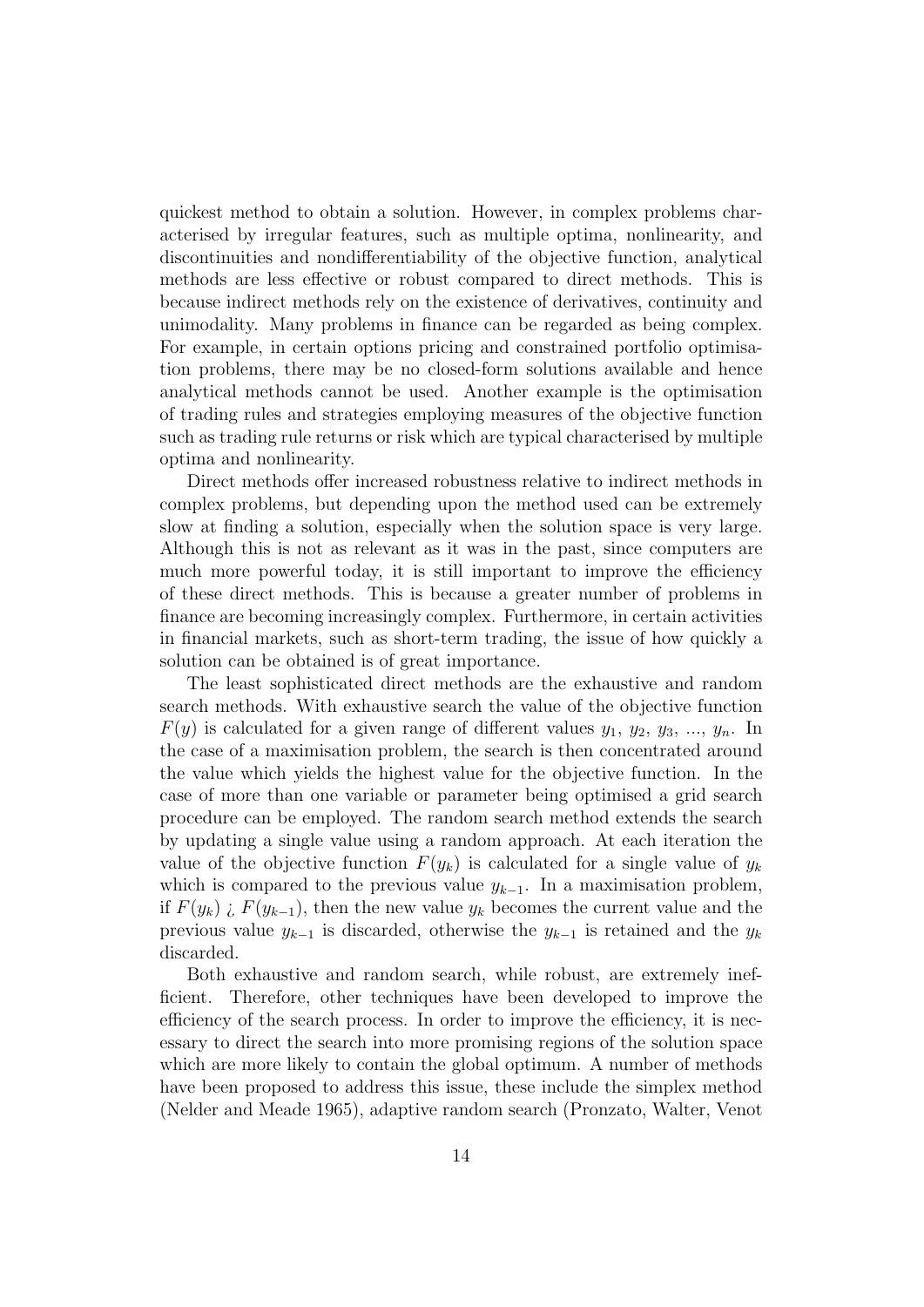and Lebruchec 1984), simulated annealing (Kirkpatrick, Gelatt and Vecchi 1983), and genetic algorithms.

Simulated annealing uses a stochastic process to concentrate the search in areas with a higher probability of containing the global optimum. Even though this method improves the efficiency relative to the unsophisticated direct methods outlined above, it is considered inefficient compared to a genetic algorithm; see Michalewicz (1994). This is especially true in very large and explosive combinatorial type optimisation problems. The reason for this efficiency is because, unlike simulated annealing which uses a single point or unidirectional search, genetic algorithms maintain a population of candidates which means that the search is multidirectional. This approach to problem solving is known as parallel processing. Unlike serial or sequential processing, this involves performing a large number of operations simultaneously rather than one at a time. Parallel processing is commonly employed in the area of information technology where computers can be linked a parallel fashion in order to solve extremely complex problems very quickly. This same idea is embodied in the structure of machine-based learning techniques, such as artificial neural networks and evolutionary algorithms.

#### 4.1 Advantages

Genetic algorithms are efficient and robust optimisation techniques that use a direct method to search for the optimal or near-optimal solution to complex problems which typically include one or more of the following features:

- 1. very large search space,
- 2. presence of multiple optima,
- 3. nondifferentiability of the objective function,
- 4. discontinuities in the objective function,
- 5. nonlinearity of the data,
- 6. large amount of noise in the data,
- 7. nonstationarity of the data.

The search process of a genetic algorithm is extremely efficient compared to simulated annealing, due to what Holland (1975) describes as explicit and implicit parallelism.<sup>5</sup> Explicit parallelism refers to maintaining a population

<sup>5</sup>Holland (1975) provides formal mathematical proofs of implicit parallelism.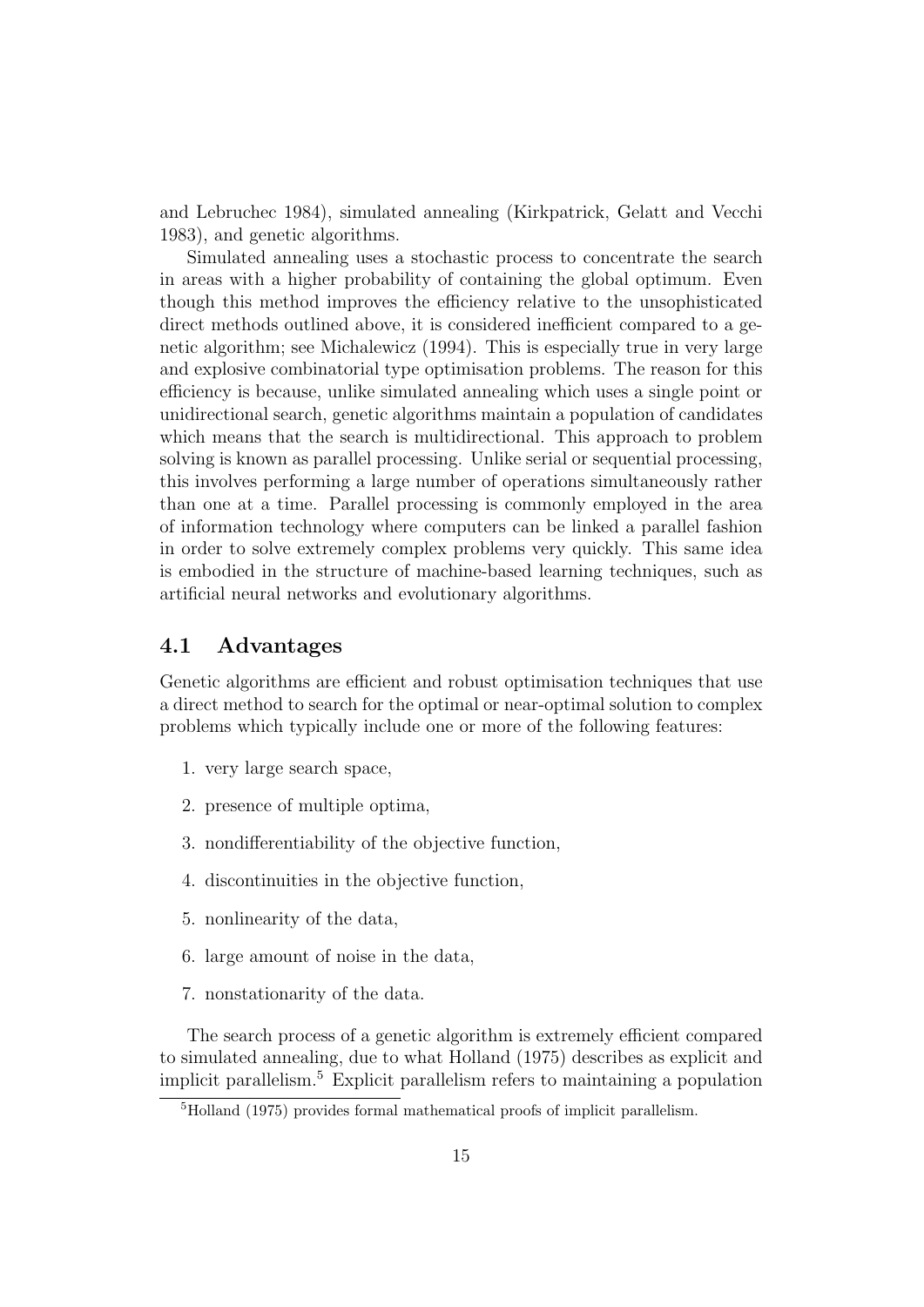of potential solutions which ensures that the search process remains parallel or multidirectional allowing an efficient exploration of the solution space. Implicit parallelism refers to the evaluation of the performance of candidates' binary structures, determined by the objective function, which yields information concerning a large number of schemata.<sup>6</sup> This simultaneously extends the search in multiple directions of the solution space in a highly efficient manner. As a result, better performing candidates pass on their binary structure or better performing schemata to successive generations. This property of efficiency ensures a relatively faster convergence to the optimum compared to other techniques. This is important when solutions to problems need to be obtained quickly.

However, it is important to appreciate the existence of the trade-off between speed and accuracy. Speed is measured by the rate of convergence, which refers to an increasing uniformity in a population. Accuracy refers to the proximity of solutions to the optimum. As stated in Section 2.3, there are a number of different selection methods and variations of crossover. The occurrence of crossover and mutation is determined randomly according to predetermined probabilities. The choice of selection method, crossover variation and probabilities have an effect on the trade-off between speed and accuracy. Another important trade-off is described by Holland (1975) as the trade-off between exploitation and exploration. This trade-off also has an effect on the speed and accuracy trade-off. The use of information already obtained in the search, through the measurement of the performance of candidates in previous generation, to guide the search into potentially beneficial directions of the solution space is appropriately referred to as exploitation.

Unlike optimisation techniques using an indirect search, genetic algorithms are less likely to get anchored at local sub-optimal solutions.<sup>7</sup> This is due to the stochastic nature of the selection, crossover and mutation operators. Selection is determined by a process where relatively better performing candidates are given a high probability of being involved in the recombination process. However, all candidates still retain the chance of being selected. This has the possibility of extending, if only seldom, the search into areas which might not appear to be promising initially, but could turn out to yield very good solutions after a more thorough search. Furthermore, whether or not crossover occurs is also determined randomly but biased towards better performing candidates. But probably the most important operator in terms of serendipity is the mutation operator.

 ${}^{6}$ A schema, or schemata (pl.), refers to a certain pattern or sequence of binary digits in a vector representation.

<sup>7</sup>Some gradient algorithms employ a random search mechanism when the algorithm encounters difficulties such as a flat section of the objective function.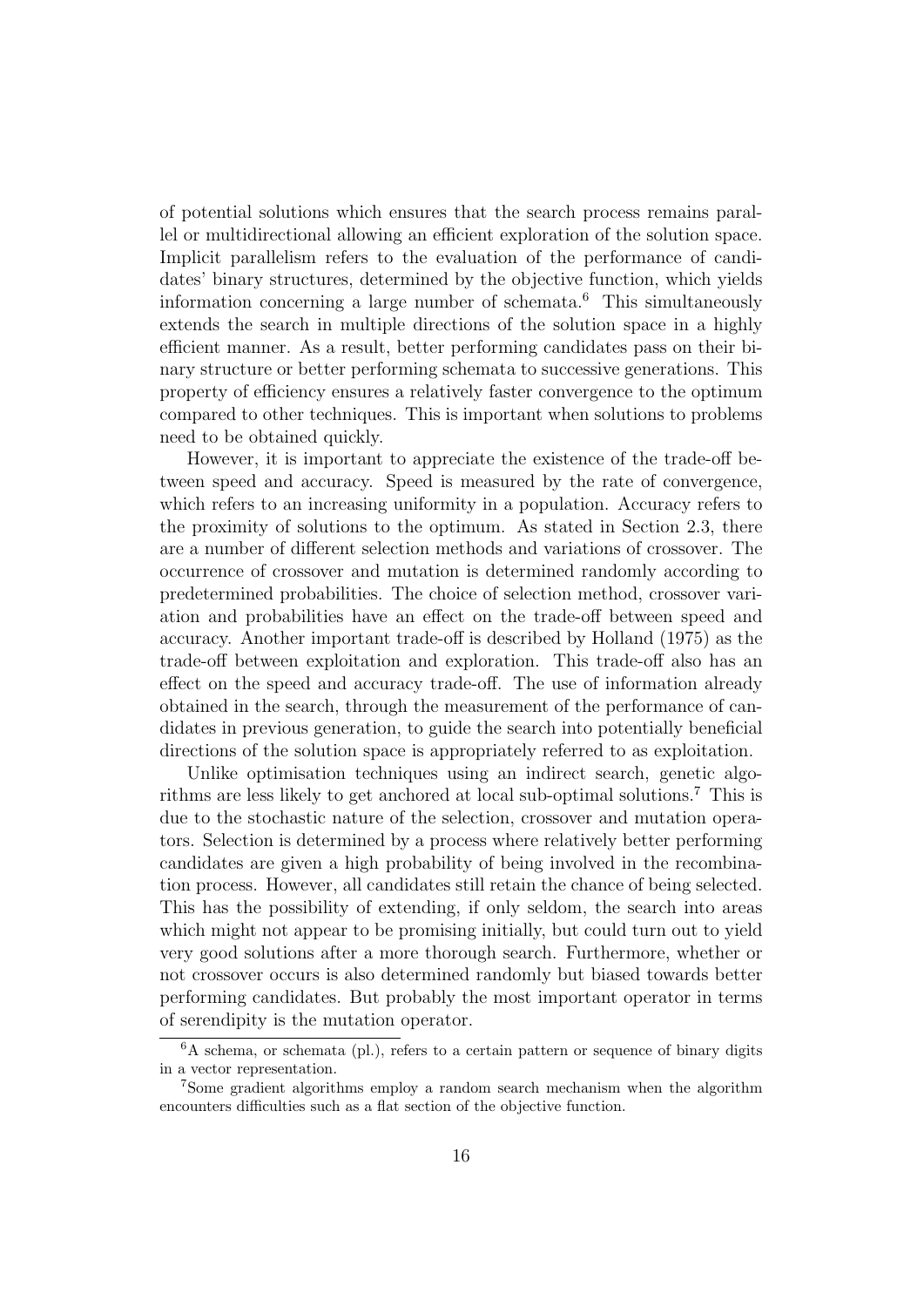Mutation introduces diversity into the population by extending the search in different directions which may or may not be beneficial. This property is also referred to as exploration. However this occurs with a low probability so as not to disrupt the general path of the search procedure too much. Occasionally mutations can lead to large or distant jumps, directing the search process into potentially unexplored or less explored areas of the solution space. This feature of the genetic algorithm underpins its ability to find novel, even unsuspecting solutions, see Chorafas (1994).

The existence of nonlinearity in financial prices and returns has a profound effect on the success of the particular forecasting method used. Evidence of nonlinearity in financial return series is provided by Hsieh (1989) for currency markets and by Hinich and Patterson (1985) for U.S. share markets. Traditional methods of time series, particularly ARIMA models, do not provide optimal forecasts of nonlinear time series. By considering nearby solutions during the search procedure, genetic algorithms are unaffected by nonlinear or noisy data; see Chorafas (1994).

Finally, genetic algorithms are flexible. Once a genetic algorithm has been coded as a computer program, different problems can be solved requiring only slight modifications to the original program. This is because the structure of a genetic algorithm remains essentially the same. Usually, only the problem representation and objective function need to change in order to suit the particular problem.

#### 4.2 Limitations

Some of the potential difficulties and limitations of genetic algorithms as a mathematical optimisation technique are:

- 1. choosing a suitable representation technique,
- 2. selecting the selection and crossover methods,
- 3. determining the probability settings for crossover and mutation,
- 4. specifying the termination condition,
- 5. premature convergence,
- 6. failure to converge.

Determining the appropriate representation technique depends upon the nature of the problem. This consists of determining how many parameters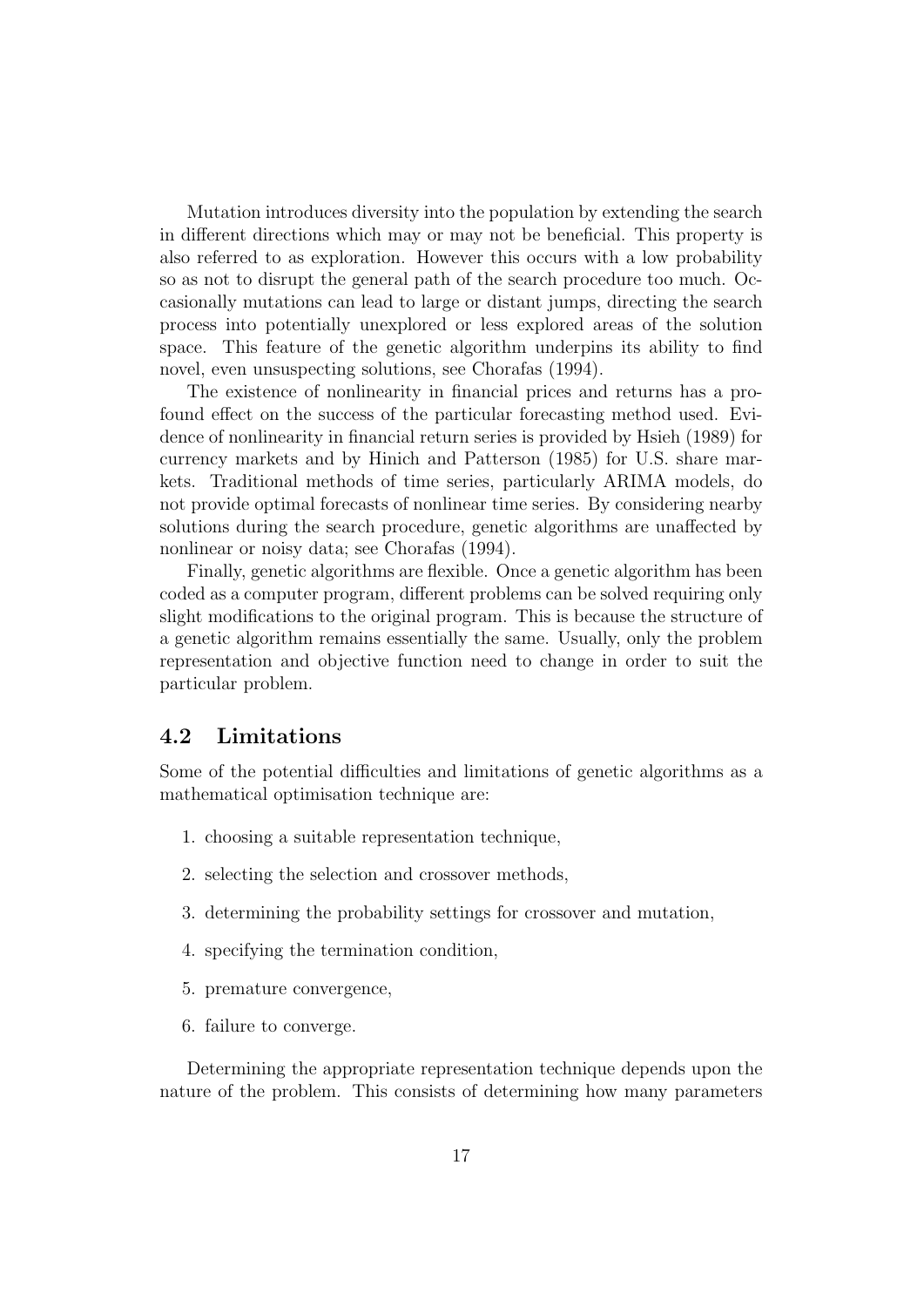or variables to optimise and what range of values to consider for each parameters. Relative to the other difficulties and limitations, this issue can usually be resolved fairly easily. The second, third and fourth points listed above are important, since they can determine the efficacy of the search process. Once again, the appropriate choice of methods, probability settings and termination criteria depend upon the specific problem. Some experience with previous problems is advantageous and nearly always experimentation is necessary to make the appropriate choices.

The main limitations of genetic algorithms are the last two points - premature convergence, usually to local optima, and failure to converge in heavily constrained or highly nonlinear problems. Genetic algorithms can be classified as a weak optimisation technique, in the sense that convergence is not guaranteed. This limitation can eliminate the most important advantage of genetic algorithms which is their robustness.

However, this might not be of crucial importance when the objective is to find profitable trading rules quickly rather than the most profitable rule which may come at the cost of a greater amount of time necessary to obtain the global optimum. According to Dorsey and Mayer (1995), genetic algorithms might find only near-optimal solutions rather than the true global optimum. But typically, these solutions are closer to the global optimum compared to other approaches such as indirect methods, if these methods are applicable. This is because even though convergence is guaranteed for indirect methods, in complex problems indirect methods have a higher probability of converging to local optima compared to genetic algorithms or other direct methods.

Although not much can be done about failure to converge, especially when the nature of the problem is the cause, premature convergence can be some what avoided by slight modifications to the standard genetic algorithm. One of the more common modifications is the introduction of a form of elitism. This ensures that the candidates with a high measure of performance are not replaced by relatively poorer candidates during the operations of crossover and mutation. In the worst case the best candidate may be lost during either of these operations. Elitism guarantees that the best solution represented by the highest performing candidate can never be lost. Thus the performance of the best candidate is strictly non-decreasing over successive iterations. However, if the number of elite candidates is set too high, then this could lead to a deterioration in the exploration of the search space.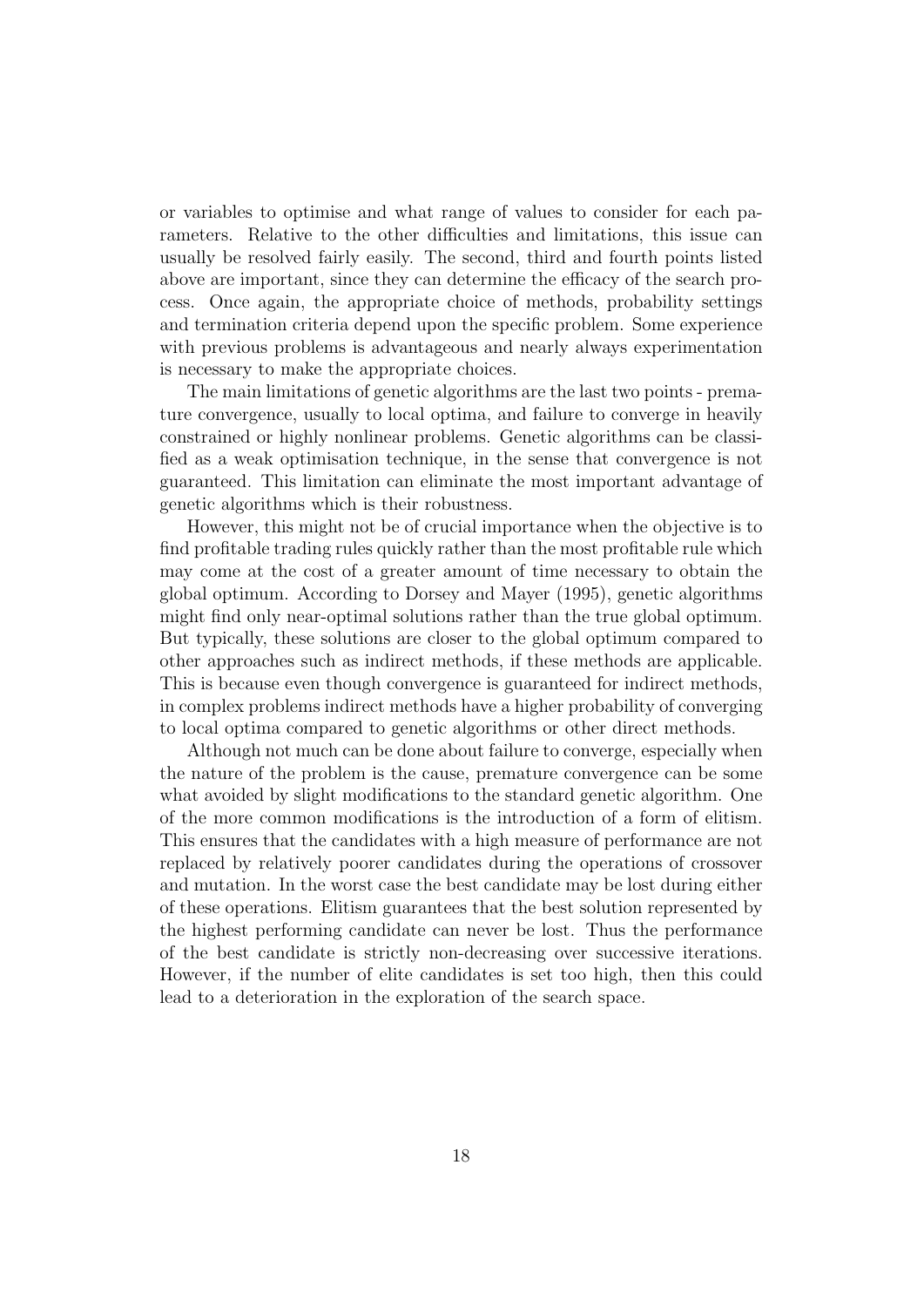## 5 Applications to financial markets

Genetic algorithms are a valid approach to many practical problems in finance which can be complex and thus require the use of an efficient and robust optimisation technique. Some applications of genetic algorithms to complex problems in financial markets include: forecasting returns, portfolio optimisation, trading rule discovery, and optimisation of trading rules.

#### 5.1 Forecasting returns

Genetic algorithms can be used for the purpose of forecasting complex data; see Packard (1990). An example, is an application by Levitt (1995), who develops a new machine learning technique called genetic based local learning, which is a synergistic combination of genetic algorithms and local prediction techniques. It is shown that this method produces statistically significant returns when applied to the foreign currency market.

Genetic algorithms are also used in investment management to forecast returns on different asset classes for the purpose of Tactical Asset Allocation (TAA). Leinweber and Arnott (1995) show that by applying a genetic algorithm to their TAA models they can substantially improve the performance of their domestic funds. Furthermore, Mahfoud, Mani and Reigel (1997) show how genetic algorithms, can be used to predict the relative returns for individual shares which is useful in strategic asset allocation. They find that the genetic algorithm demonstrates significant forecasting skill, compared to linear methods, in identifying which shares will outperform or underperform the market.

#### 5.2 Portfolio optimisation

Another important function in investment management is to determine the appropriate weights to give individual securities in a portfolio. This process is known as portfolio optimisation or construction. Loraschi and Tettamanzi (1996) use a genetic algorithm to find the optimal weights for a portfolio of securities by minimising downside risk.<sup>8</sup> They find that this approach is useful when dealing with a large solution space characterised by multiple optima.

Given the recent popularity of index funds, the importance of index replication based on a sampling approach has become an important issue for many

<sup>8</sup>Downside risk is measured by calculating the variance or standard deviation of returns that fail to meet a specified level of return.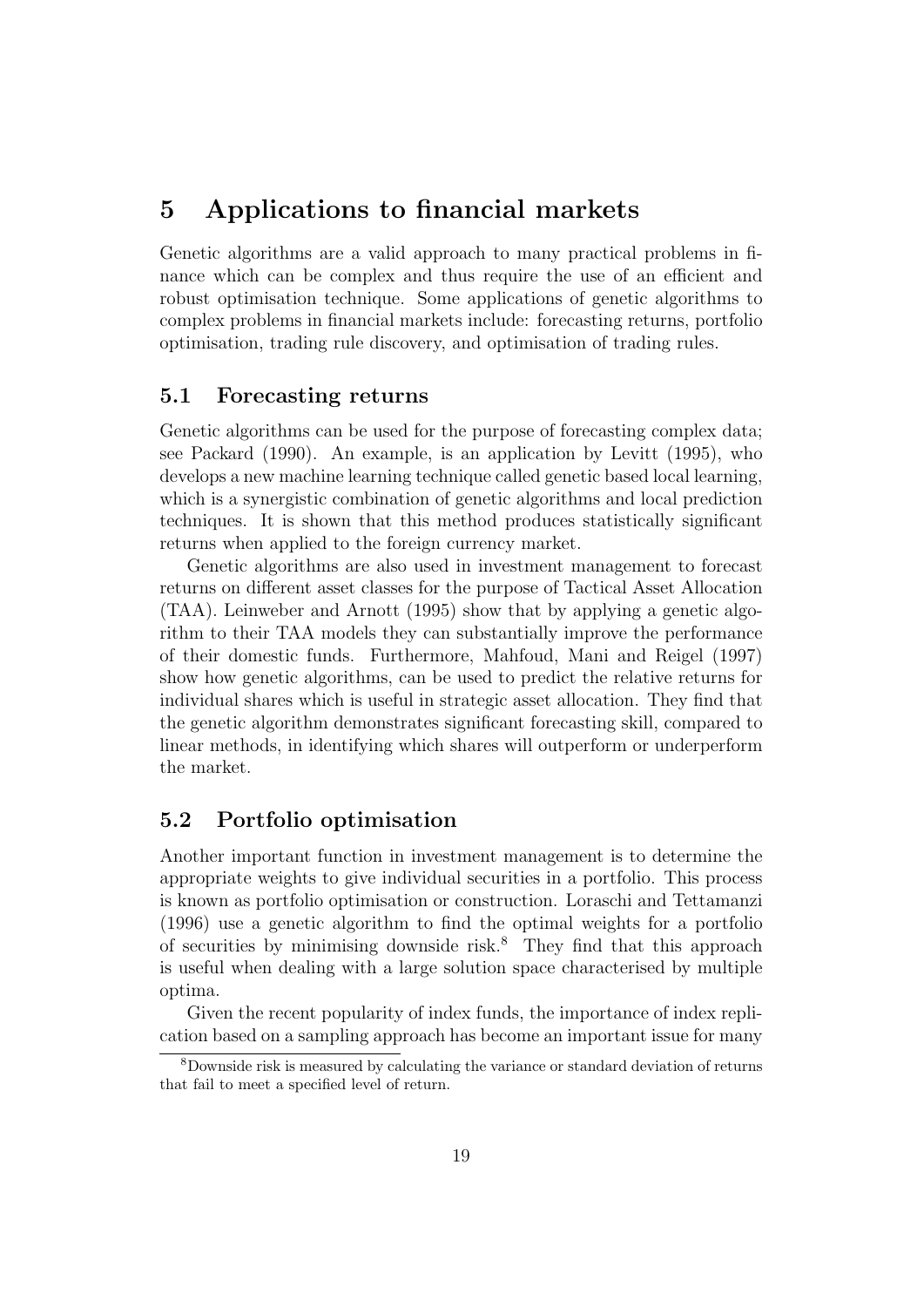passive fund managers. This problem is especially relevant for managers attempting to match the performance of a broad-based index consisting of thousands of securities; for example the Russell 3000, Wilshire 5000 and the various Morgan Stanley Capital International indices. Eddelbüttel (1996) finds that a genetic algorithm provides a computationally efficient approach to the problem of tracking a market index using only a subset of the stocks that comprise of the index. This empirical application considers the German stock market DAX index, but can be easily extended to larger and more broad market indices.

#### 5.3 Trading rule discovery

Genetic algorithms have also been used to discover profitable trading rules. Bauer (1994) uses a genetic algorithm to develop market timing trading rules for the U.S. share and bond markets. These rules are formulated using monthly macroeconomic data to uncover relationships between financial markets and the economy. The results obtained are consistent with market timing ability and small profits. However the statistical significance of these profits is not investigated. In a later study Bauer (1995) applies this methodology to the foreign exchange market, where once again promising results are found.

Allen and Karjalainen (1994) use a genetic programming technique to discover profitable technical trading rules using data on the S&P 500 share index. Genetic programming, developed by Koza (1992), is similar to a genetic algorithm but is less restrictive since it does not fix the length of the binary representation of the solutions. It is found that the profitability of these rules generalise to an out-of-sample test period and are statistically significant. However more recently, Allen and Karjalainen (1999) using a much longer historical share price series and a modified experimental design discover that there is little, if any, evidence of excess returns attributable to the trading rules.

Due to relatively lower transaction costs in the foreign exchange market, there are possibly greater opportunities for the discovery of profitable trading rules using advanced computer technology. Profitable currency trading simulation results are found by Colin (1996) and Neely, Weller and Dittmar (1997) by applying a genetic programming approach to numerous foreign exchange rates. Neely et al (1997) find that the trading rules they discover generate statistically significant excess returns. However, Colin (1996) does not take into account any trading costs and does not consider the statistical significance of his results.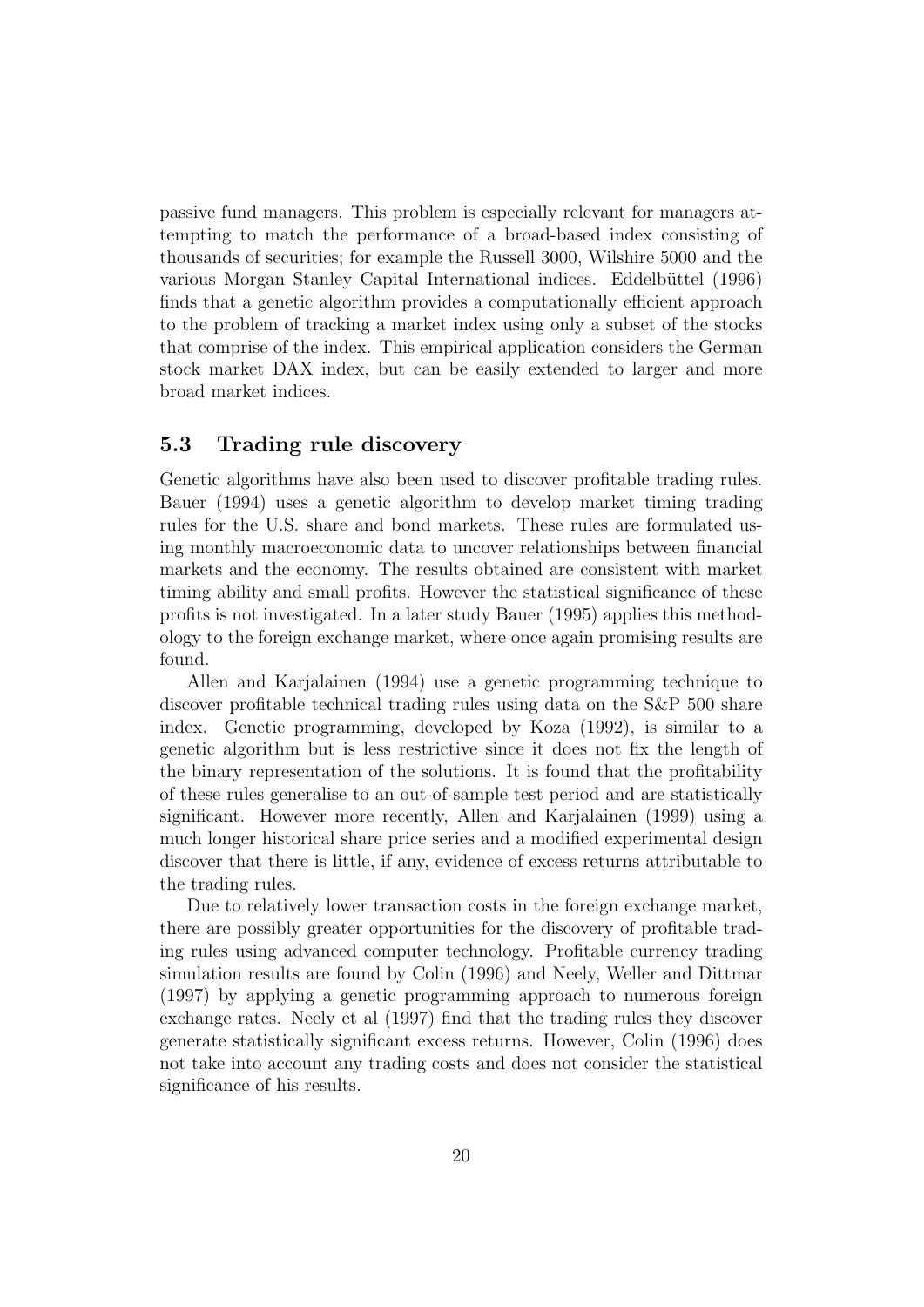#### 5.4 Optimisation of trading rules

The application of trading rules based on either technical or fundamental indicators to financial market trading requires the selection of appropriate parameter values. In practice traders usually choose these parameters in a subjective manner largely based on intuition and experience. Also, numerous studies examining financial market trading rule profitability have ignored the issue of parameter optimisation or have used parameter values determined ex post. This practice can lead to a data-snooping bias and also possibly introduce a subtle form of survivorship bias into the performance study; see Lo and MacKinley (1990) and Brown, Goetzmann, Ibbotson and Ross (1992) respectively.

A more objective and valid approach to the problem of parameter selection involves the use of historical data. In order to conduct a valid evaluation of trading rule performance free from data-snooping bias, it is necessary to choose parameter values ex ante. This can be achieved by using an in-sample period to determine the optimal ex ante parameter values. The performance of these optimal rules can then be evaluated out-of-sample. A genetic algorithm is an appropriate method to select the parameter values for trading rules because of its property of robustness in the presence of multiple equilibria and non-linearity of the profit surface, and the property of efficiency in searching across very large parameter spaces.

This issue of robustness is important in the problem of searching for the optimal trading rule parameters since the profit surface, as represented by the level of profit for different parameter values, is typically characterised by multiple optima and nonlinearity. This is illustrated in Figure 2, which displays the profit surface for a filtered moving average rule using Australian share market data. The filtered moving average rule has two parameters; the number of observations used to calculate the Moving Average (MA) and the price filter (filter). This rule is representative of the types of rules commonly employed by financial market traders who use technical analysis to determine their trading decisions. Technical analysis attempts to predict future prices or price movements by using only historical price and volume data; see Brock, Lakonishok and LeBaron (1992).

#### [Insert Figure 2]

There are a couple of studies that have applied genetic algorithms to the problem of technical trading rule parameter optimisation. Klimasauskas (1994) develops a multiple-indicator market timing system and uses a genetic algorithm to optimise the model's parameters. Pictet, Dacorogna, Davë,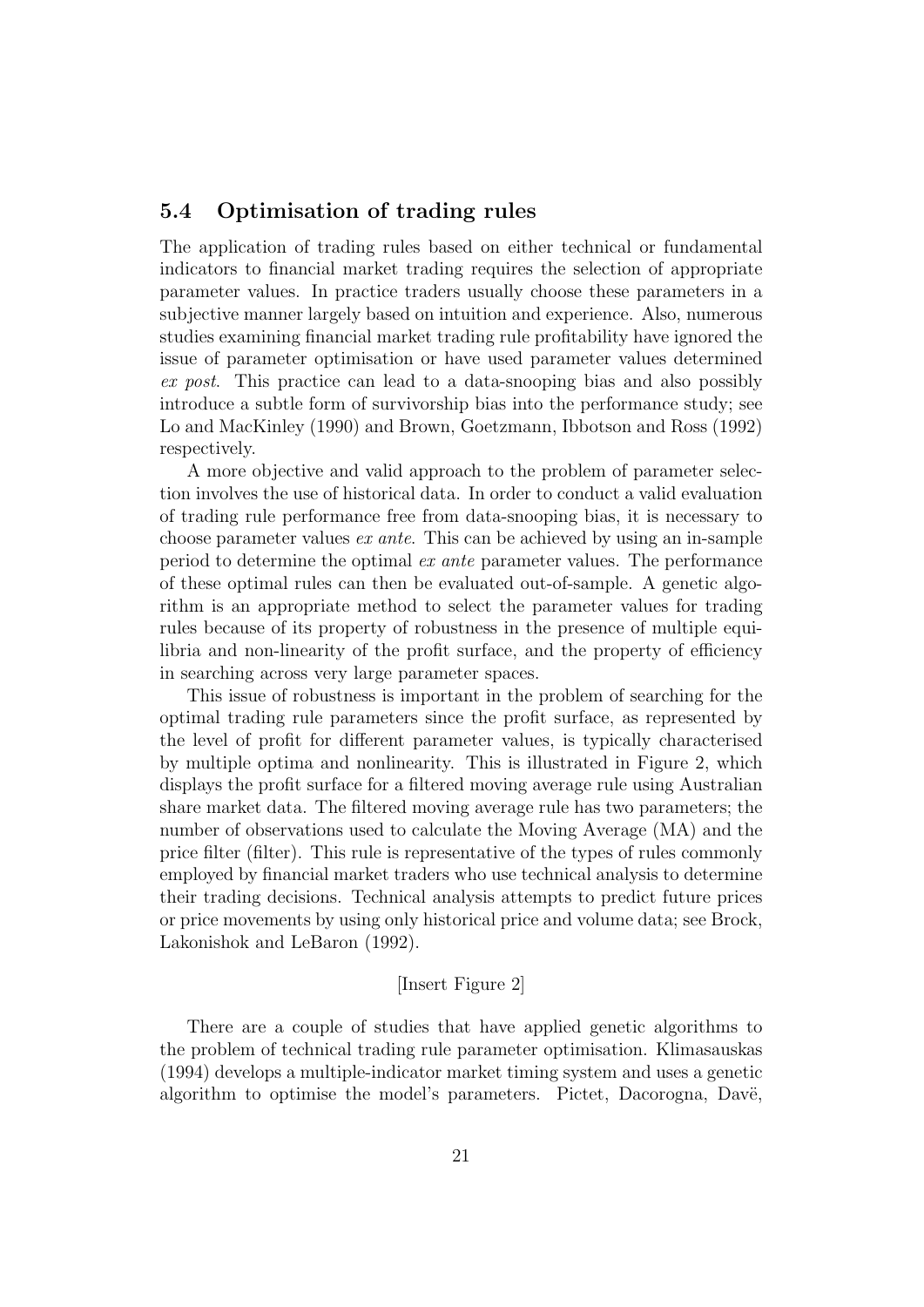Chopard, Schirru and Tomassini (1996) introduce the idea of robust optimisation of technical trading rules by using genetic algorithms with collective sharing. Robust optimisation is concerned with finding parameters values which are not necessarily consistent with the global optimum but are found in high and flat regions of the profit surface in the parameter space. Pictet et al (1996) show that such robust optimisation generalises more effectively to an out-of-sample period relative to standard optimisation by providing evidence on the difference of profitability between these two different methods.

There are also other robust optimisation techniques which can be considered for trading rule parameter optimisation. One of the more popular alternatives is simulated annealing; commonly employed in the field of engineering. Ingber and Rosen (1992) develop a special type of simulated annealing process which they claim is significantly more efficient than a genetic algorithm. An application of this adaptive simulated annealing to financial market trading is given by Ingber (1996).

## 6 Summary

This paper has provided an explication of genetic algorithms and focused on their application to finance and investment. The mathematical structure and operations were described, and the advantages and possible limitations considered.

In certain complex optimisation and search problems in finance there is a need for an efficient and robust algorithm. This is especially important in areas where decisions must be made quickly, such as intra-day trading. This paper has explained why genetic algorithms are more efficient and robust compared to other search and optimisation methods and how they can be applied to numerous complex problems in financial markets. Some of these applications include: forecasting financial asset returns, portfolio construction, trading rule discovery, and optimisation of trading rules.

## References

- [1] Allen, F. and Karjalainen, R. (1994), "Using Genetic Algorithms to Find Technical Trading Rules," Working Paper, The Wharton School, University of Pennsylvania.
- [2] Allen, F. and Karjalainen, R. (1999), "Using Genetic Algorithms to Find Technical Trading Rules," Journal of Financial Economics, 51(2), 245-271.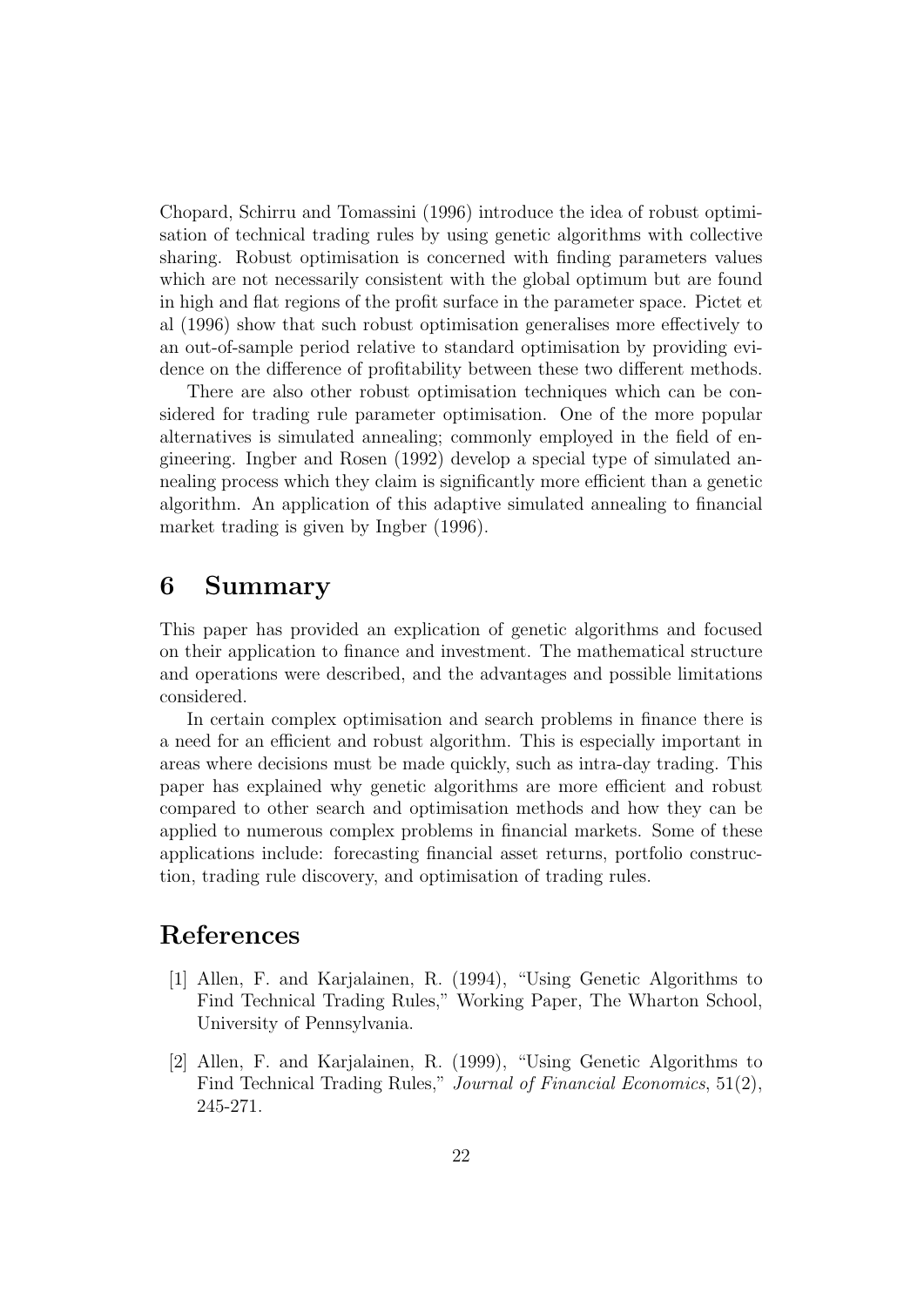- [3] Bauer, R.J. Jr. (1994), Genetic Algorithms and Investment Strategies, Wiley Finance Editions, John Wiley and Sons, New York.
- [4] Bauer, R.J. Jr. (1995), "Genetic Algorithms and the Management of Exchange Rate Risk," in Biethahn, J. and Nissen, V. (eds.) Evolutionary Algorithms in Management Applications, Springer Verlag, Berlin, Heidelberg, New York, pp 253-263.
- [5] Bauer, R.J. Jr., and Liepins, G.E. (1992), "Genetic Algorithms and Computerised Trading Strategies," in O'Leary D.E. and Watkins, P.R. (eds.), Expert Systems in Finance, North-Holland, New York, pp 89-100.
- [6] Brock, W., Lakonishok, J. and LeBaron, B. (1992), "Simple Technical Trading Rules and the Stochastic Properties of Stock Returns," Journal of Finance, 47 (5), 1731-1764.
- [7] Brown, S., Goetzmann, W., Ibbotson, R. and Ross, S. (1992), "Survivorship Bias in Performance Studies," Review of Financial Studies, 5, 553-580.
- [8] Chorafas, D.N. (1994), Chaos Theory in the Financial Markets: Applying Fractals, Fuzzy Logic, Genetic Algorithms, Swarm Simulation and the Monte Carlo Method to Manage Chaos and Volatility, Probus Publishing Company, New York.
- [9] Colin, A. (1996), "A Genetic Programming-Based Approach to Generation of Foreign Exchange Trading Models," Proceedings of the Conference on Commerce, Complexity and Evolution, University of New South Wales.
- [10] Deboeck, G.J. (1994), Trading On the Edge: Neural, Genetic, and Fuzzy Systems for Chaotic Financial Markets, John Wiley and Sons, New York.
- [11] Dorsey, R.E. and Mayer,W.J. (1995), "Genetic Algorithms for Estimation Problems with Multiple Optima, Nondifferentiability, and Other Irregular Features," Journal of Business and Economic Statistics, 13  $(1), 53-66.$
- [12] Eddelbüttel, D. (1996), "A Hybrid Genetic Algorithm for Passive Management," presented at the Second Conference of Computing in Economics and Finance, Society of Computational Economics, Geneva.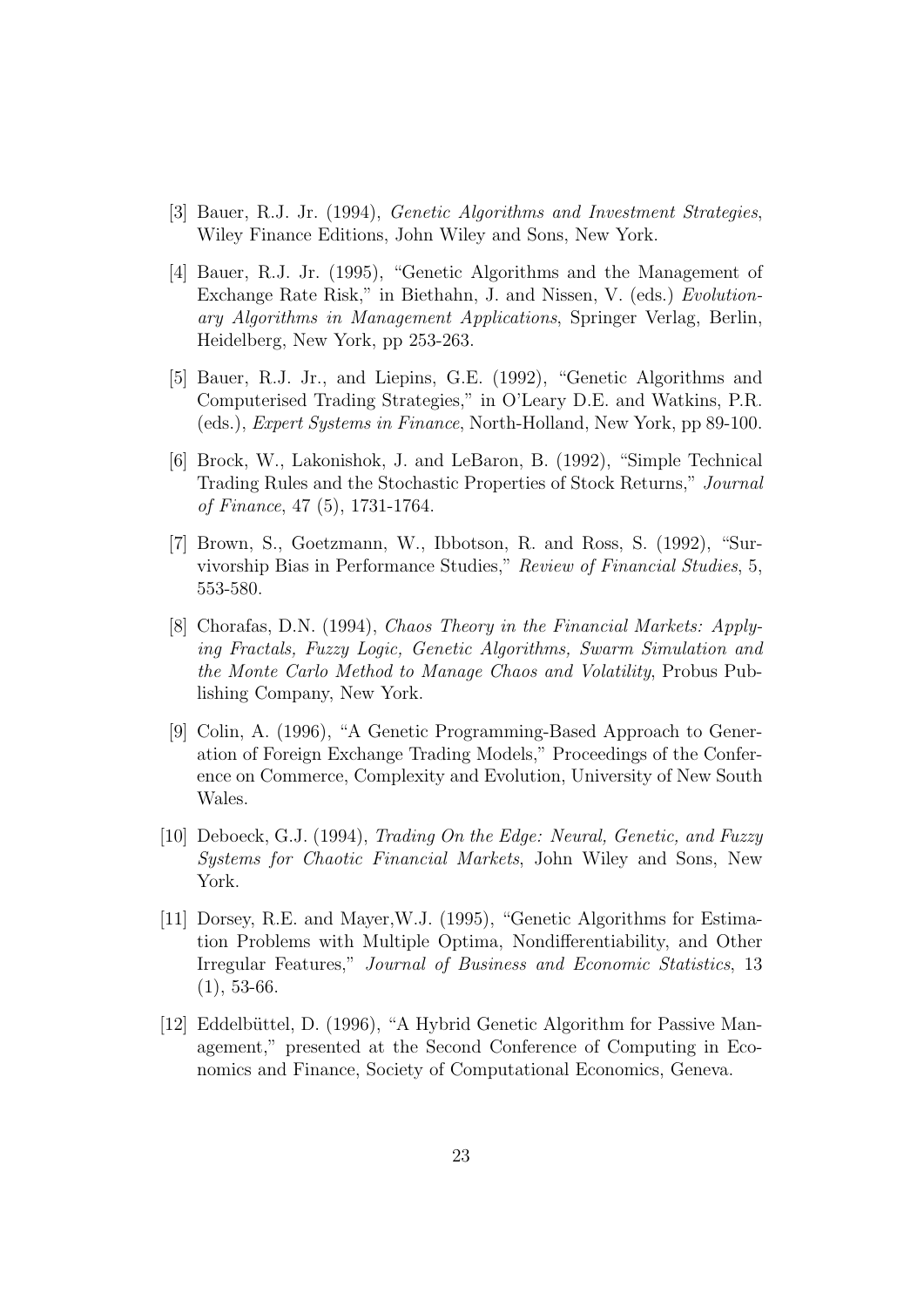- [13] Goldberg, D.E. (1989), Genetic Algorithms in Search, Optimisation, and Machine Learning, Addison-Wesley, Reading, MA.
- [14] Hinich, M.L. and Patterson, D.M. (1985), "Evidence of Nonlinearity in Daily Stock Returns," Journal of Business and Economic Statistics, 3  $(1), 69-77.$
- [15] Holland, J.H. (1975), Adaptation in Natural and Artificial Systems, University of Michigan Press, Ann Arbor, Michigan.
- [16] Hsieh, D.A. (1989), "Testing for Nonlinear Dependence in Daily Foreign Exchange Rates," Journal of Business, 62, 339-368.
- [17] Ingber, L. (1996), "Statistical Mechanics of Nonlinear Nonequilibrium Financial Markets: Application to Optimized Trading," Mathematical and Computer Modelling, 23 (7), 101-121.
- [18] Ingber, L. and Rosen, B. (1992), "Genetic Algorithms and Very Fast Simulated Reannealing: A Comparison," Mathematical and Computer Modelling, 16 (11), 87-100.
- [19] Kahneman, D. and Tversky, A. (1982), "Intuitive Prediction: Biases and Corrective Procedures," in Kahneman, D. Slovic, P. and Tversky, A. (eds.), Judgement Under Uncertainty: Heuristics and Biases, Cambridge University Press, New York, pp 414-421.
- [20] Kirkpatrick, S. and Gelatt, C.D. and Vecchi, M.P. "Optimisation by Simulated Annealing", Science, 220.
- [21] Klimasauskas, C. (1995), "Developing a Multiple-Indicator Market Timing System: Theory, Practice and Pitfalls," in Lederman, J. and Klein, R.A. (eds.), Virtual Trading, Irwin Publishing, New York, pp 127-166.
- [22] Koza, J.R. (1992), Genetic Programming: On the Programming of Computers By the Means of Natural Selection, MIT Press , Cambridge, MA.
- [23] Leinweber, D. and Arnott, R. (1995), "Quantitative and Computational Innovation in Investment Management," Journal of Portfolio Management, 21(2), 8-15.
- [24] Levitt, M.E. (1995), "Machine Learning for Foreign Exchange Trading," in Refenes, A-P. (ed.), Neural Networks in the Capital Markets, John Wiley and Sons, Chichester, pp 233-243.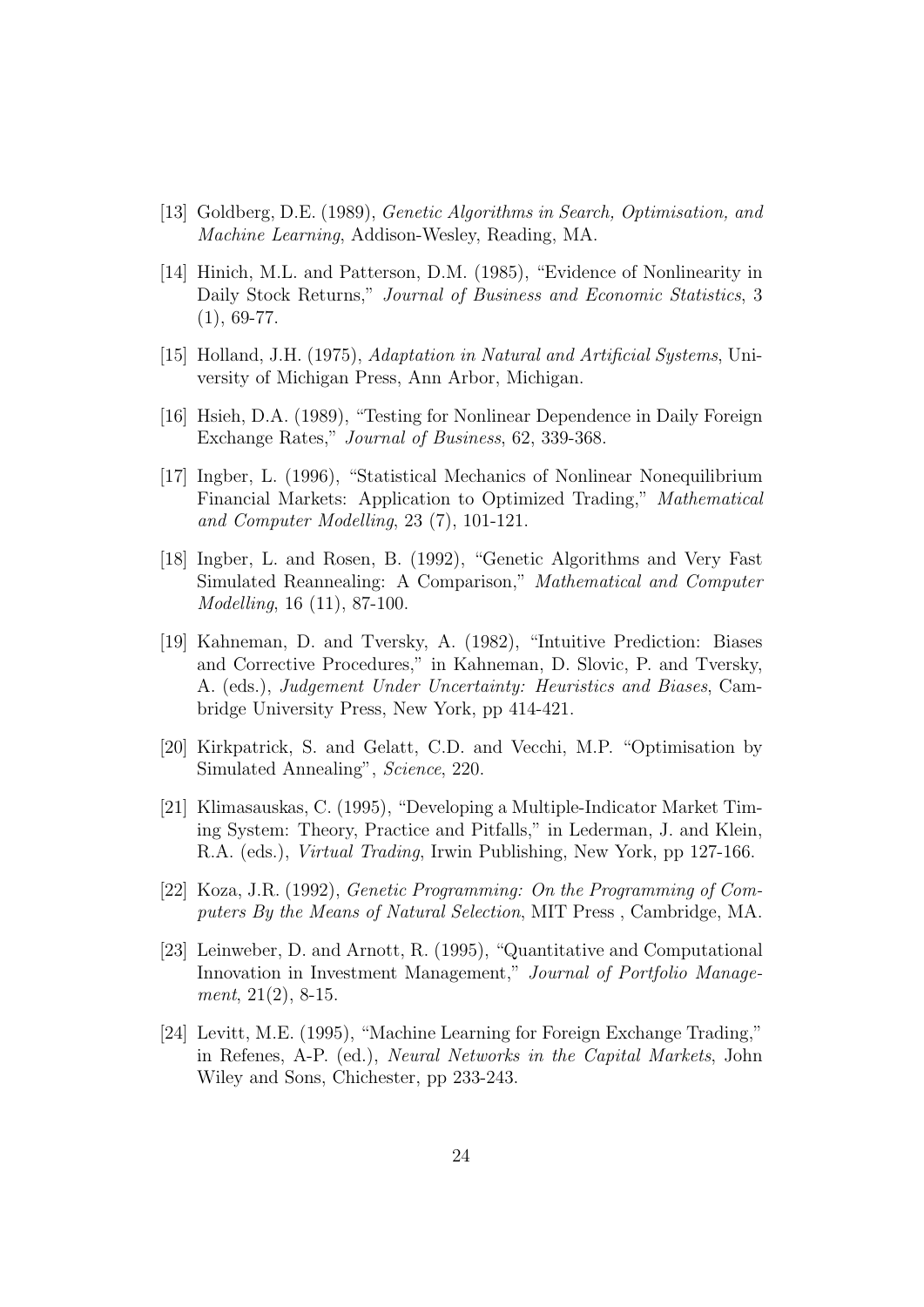- [25] Lo, A.W. and MacKinley, A.G. (1990), "Data Snooping Biases in Tests of Financial Asset Pricing Models," The Review of Financial Studies, 3, 431-467.
- [26] Loraschi, A. and Tettamanzi, A. (1996), "An Evolutionary Algorithm for Portfolio Selection Within a Downside Risk Framework," in Dunis, C. (ed.), Forecasting Financial Markets, John Wiley and Sons, Chichester, pp 275-285.
- [27] Mahfoud, S., Mani, G. and Reigel, S. (1997), "Nonlinear Versus Linear Techniques for Selecting Individual Stocks," in Weigend, A.S., Abu-Mostafa, Y. and Refenes, A-P. (eds.), Decision Technologies for Financial Engineering, World Scientific, Singapore, pp 65-75.
- [28] Michalewicz, Z. (1994), *Genetic Algorithms + Data Structures = Evo*lutionary Programs, Springer Verlag, New York.
- [29] Mitchell, M. (1996), An Introduction to Genetic Algorithms, MIT Press , Cambridge, MA.
- [30] Neely, C.J., Weller, P. and Dittmar, R. (1997), "Is Technical Analysis in the Foreign Exchange Market Profitable? A Genetic Programming Approach," Journal of Financial Quantitative Analysis, 32 (4), 405-426.
- [31] Nelder, J.A. and Mead, R. (1965), "A Simplex Method for Function Minimisation," *Computer Journal*, 7, 308-313.
- [32] Packard, N.H. (1990), "A Genetic Learning Algorithm for the Analysis of Complex Data," Complex Systems, 45(5), 543-572.
- [33] Pictet, O.V., Dacorogna, M.M., Davë, R.D., Chopard, B., Schirru, R. and Tomassini, M. (1996), "Genetic Algorithms with Collective Sharing for Robust Optimisation in Financial Applications," Internal Document OVP.1995-02-06, Olsen and Associates, Seefeldstrausse 233, 8008 Zürich, Switzerland.
- [34] Pronzato, L., Walter, E. Venot, A., and Lebruchec, J. (1984), "A General Purpose Global Optimiser: Implementation and Applications," Mathematics and Computers in Simulation, 26, 412-422.
- [35] Trippi, R.R. and Turbin, E. (1996), Neural Networks in Finance and Investing: Using Artificial Intelligence to Improve Real World Performance, Probus Publishing, Chicago, Illinois.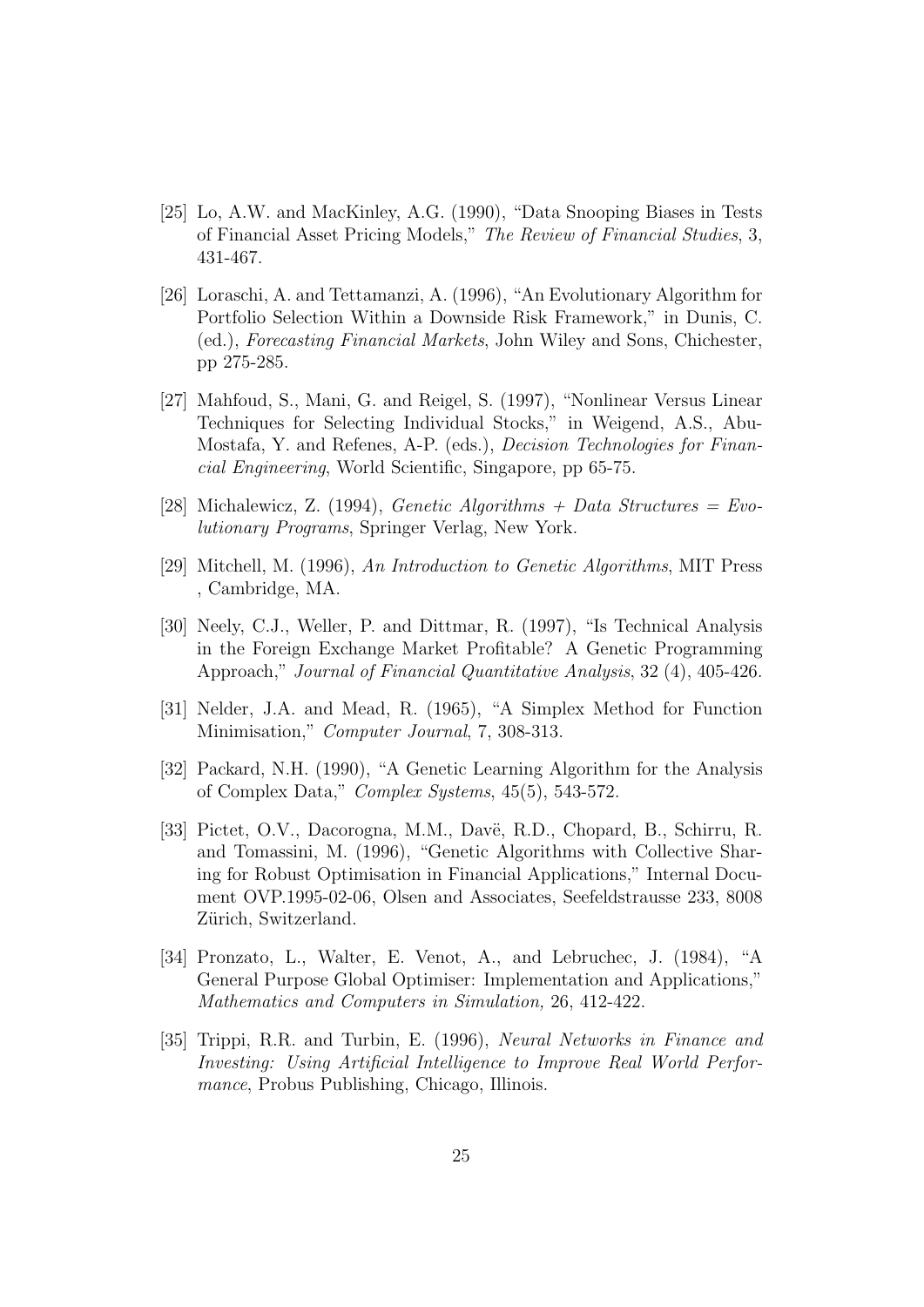- [36] Weigend, A.S., Abu-Mostafa, Y. and Refenes, A-P.N. (1997), Decision Technologies for Financial Engineering, Proceeding of the Fourth International Conference on Neural Networks in the Capital Markets (NNCM '96), World Scientific, Singapore.
- [37] Whitley, D. (1989), "The GENITOR Algorithm and Selection Pressure: Why Rank-Based Allocation of Reproductive Trials is Best," in Schaffer, D.J. (ed.), Proceedings of the Third International Conference on Genetic Algorithms, Morgan Kaufmann, San Mateo, California, pp 116-121.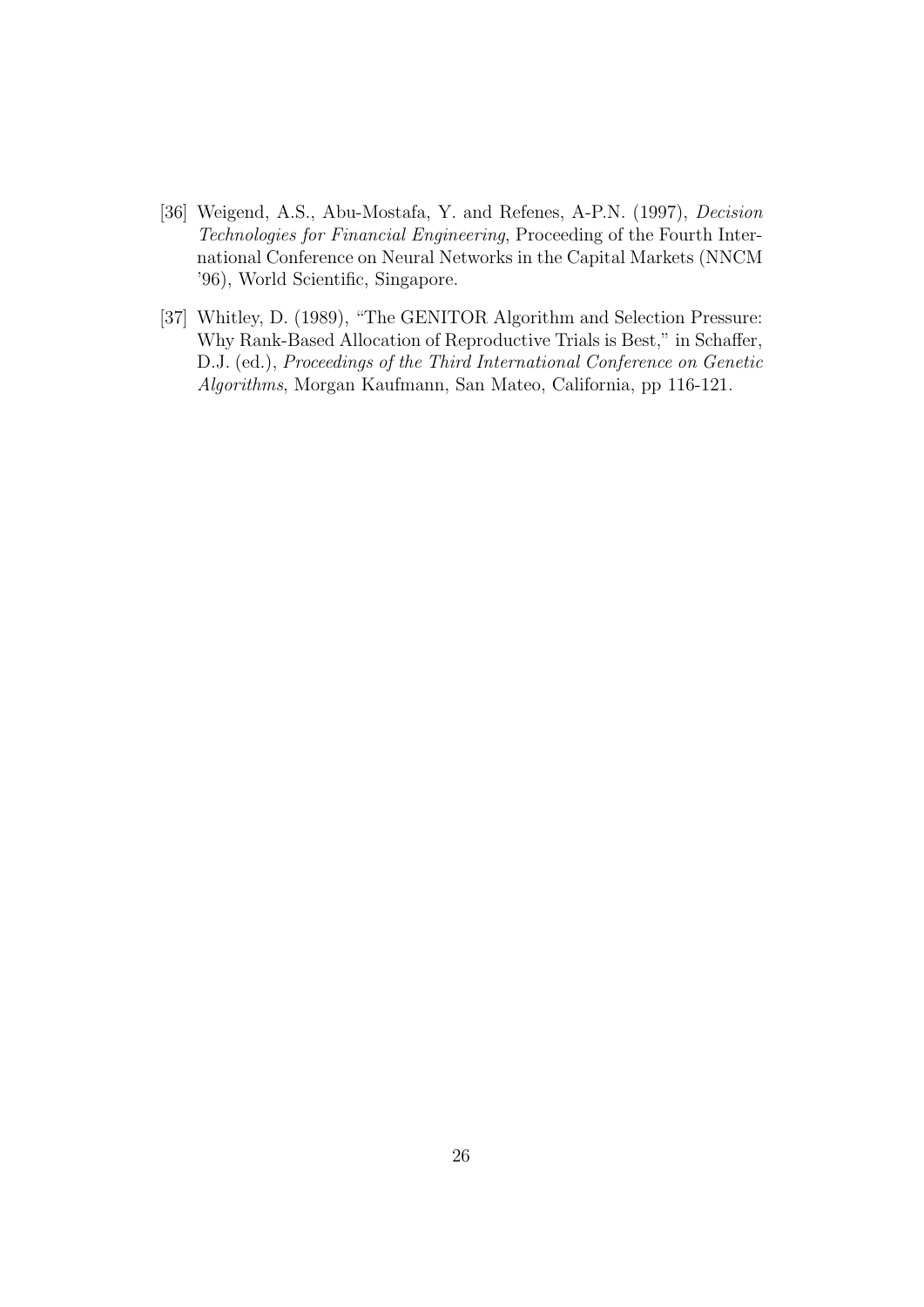Figure 1: Artificial Intelligence (AI) Techniques